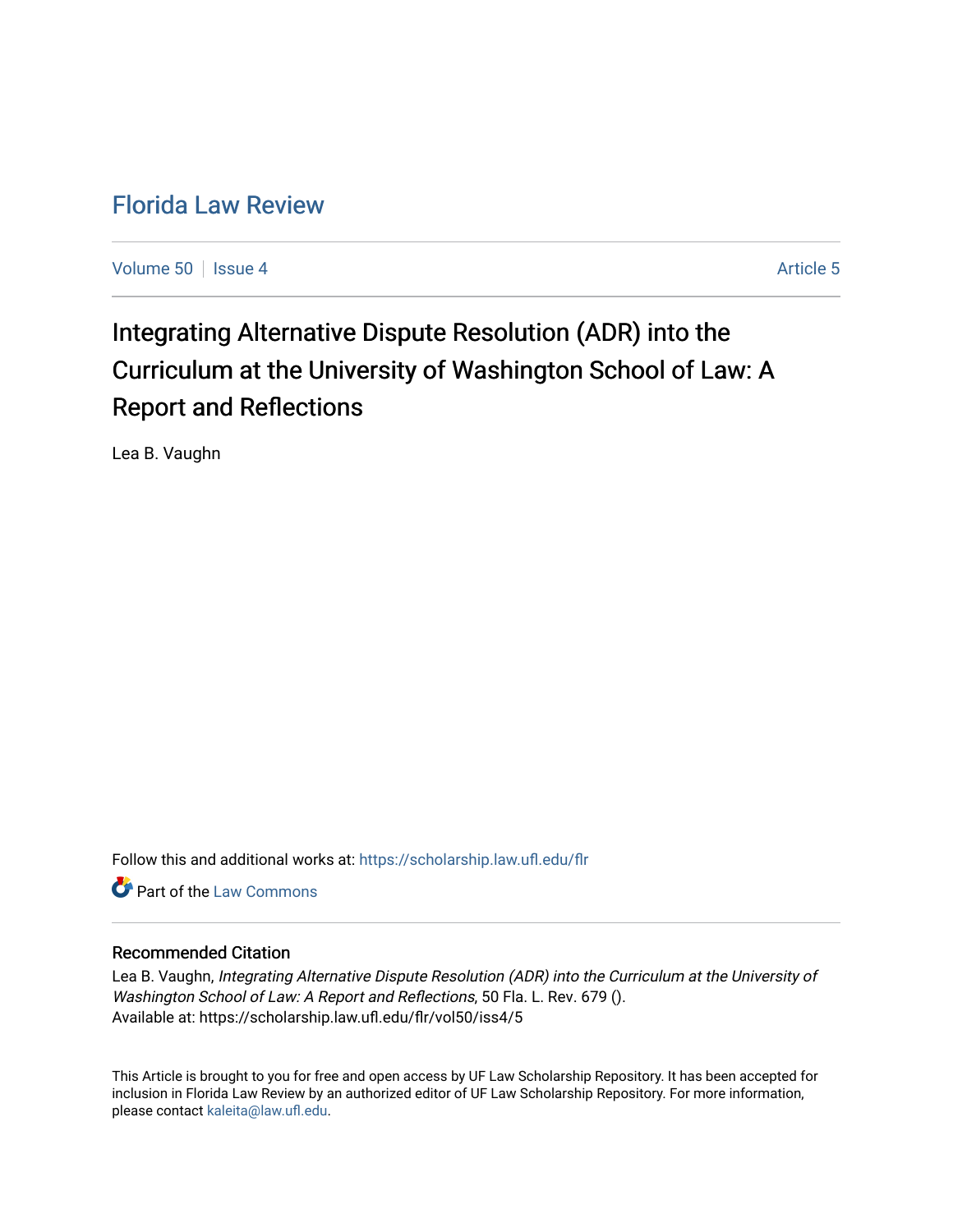# INTEGRATING ALTERNATIVE DISPUTE RESOLUTION (ADR) INTO THE CURRICULUM AT THE UNIVERSITY OF WASHINGTON SCHOOL OF LAW: A REPORT AND REFLECTIONS

# *Lea B. Vaughn\**

| I. | THE UNIVERSITY OF WASHINGTON<br>1. General—The Law School $\ldots \ldots \ldots \ldots \ldots \ldots \ldots \ldots$ 681<br>2. The Law School's Exposure to<br>3. The Washington Legal Community  685<br>D. Subsequent Results and Future Efforts  691<br>E. Lessons Learned $\ldots \ldots \ldots \ldots \ldots \ldots \ldots \ldots \ldots \ldots \ldots$ 693<br>F. An Aside on Integrating ADR into<br>1. Where Do Disputes Come From?:<br>2. Debate: Should ADR Counseling<br>3. Options for Pretrial Settlement:<br>Negotiation, Mediation, and Rule 16  697 |
|----|------------------------------------------------------------------------------------------------------------------------------------------------------------------------------------------------------------------------------------------------------------------------------------------------------------------------------------------------------------------------------------------------------------------------------------------------------------------------------------------------------------------------------------------------------------------|
| Π. | <b>CURRICULUM REFORM ISSUES RAISED BY THE</b>                                                                                                                                                                                                                                                                                                                                                                                                                                                                                                                    |
|    | CONCLUSION                                                                                                                                                                                                                                                                                                                                                                                                                                                                                                                                                       |
|    |                                                                                                                                                                                                                                                                                                                                                                                                                                                                                                                                                                  |

<sup>\*</sup> Professor, University of Washington School of Law. A.B., 1975, Princeton University; J.D., 1978, University of Michigan. The Fund for the Improvement of Post-Secondary Education provided funding for this project.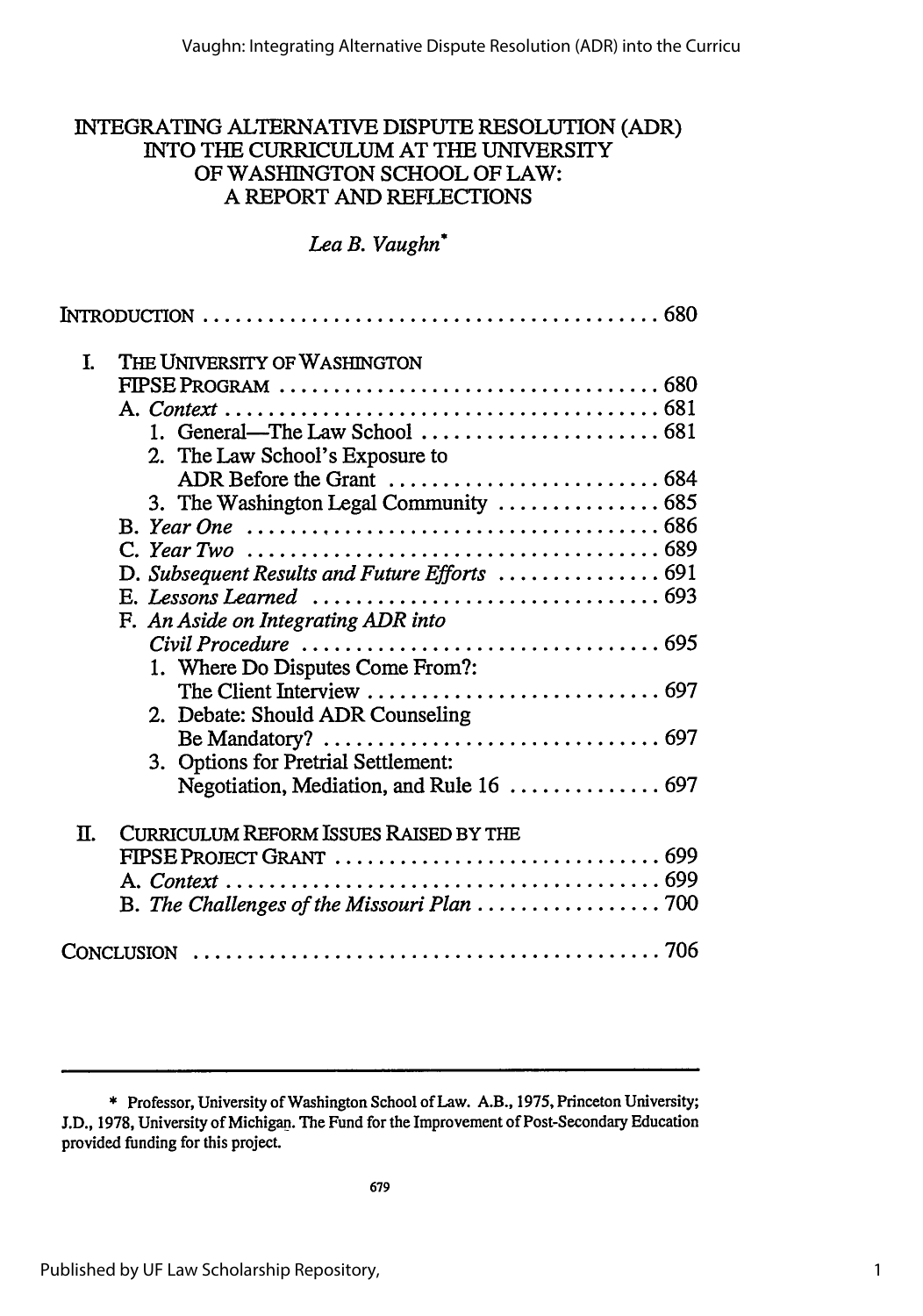#### **INTRODUCTION**

As I began to write this essay, I realized that its conception overlapped with the twentieth anniversary of my own graduation from law school in 1978. Even a cursory review of the literature in the intervening twenty years demonstrates that both legal education and the legal profession have been assaulted by change, for good and ill. This essay attempts to capture the experience of one school as we began the integration of alternative dispute resolution (ADR) into our curriculum.

The essay is framed in two basic parts. In the first part, it describes the program of integration that was undertaken at the University of Washington during the 1995-1997 period of the Fund for the Improvement of Post-Secondary Education (FIPSE) grant. After describing the context in which these curricular changes were made, it describes the changes in years one and two of the grant program. Additional changes that have occurred subsequent to the final grant report in October 1997 also will be summarized. One of the lessons that emerges from our experience is that change will be an incremental, long term process. Although it was not possible to adopt a University of Missouri-Columbia program' within the two-year time frame of the grant, it is likely that the law school will have a program that resembles the Missouri Plan, albeit with a greater focus on the role of the legal writing program.<sup>2</sup> This section of the essay, then, serves more as a contextualized "how-to" manual for schools that wish to make these changes slowly, or that have less than optimal conditions for the adoption of the full Missouri Plan.

The second part of the essay focuses on the process of curriculum reform. Although the overt topic of this symposium issue is the integration of ADR into the law school curriculum, the entire project has consequences far beyond the obvious. Integrating ADR into any law school curriculum places two issues squarely on the agenda of any law school: (1) What should we teach? and (2) What methods, generally, should we use when teaching? As Professor Riskin notes in his report, one major purpose of this undertaking is to change the "lawyer's standard philosophical map."3 By this, he means that he wants the lawyers' ordinarily adversarial,

<sup>1.</sup> See Leonard L. Riskin, *Final Report: Integrating Dispute Resolution Into First-Year and Other Law School Courses: Disseminating a Proven Reform, 50* **FLA.** L. REV. **589,591-97 (1998)** (describing the University of Missouri-Columbia program). For the purposes of this essay, it will be called the "Missouri Plan" or the "FIPSE Project." An earlier description of that project appears at Leonard L. Riskin & James E. Westbrook, *Integrating Dispute Resolution Into Standard First-Year Courses: The Missouri Plan,* 39 J. **LEGAL** EDUC. 509 (1989).

*<sup>2.</sup> See* Kate *O'Neill, Adding an "ADR" Perspective to a Traditional Legal Writing Course,* 50 FLA. L. REv. 709, 714-18 (1998) (describing the legal writing program more fully).

<sup>3.</sup> Riskin, *supra* note 1, at **607;** *see also* Leonard L. Riskin, *Mediation and Lawyers,* 43 OHIO **ST.** L.J. 29, 43-48 (1982) [hereinafter *Mediation and Lawyers].*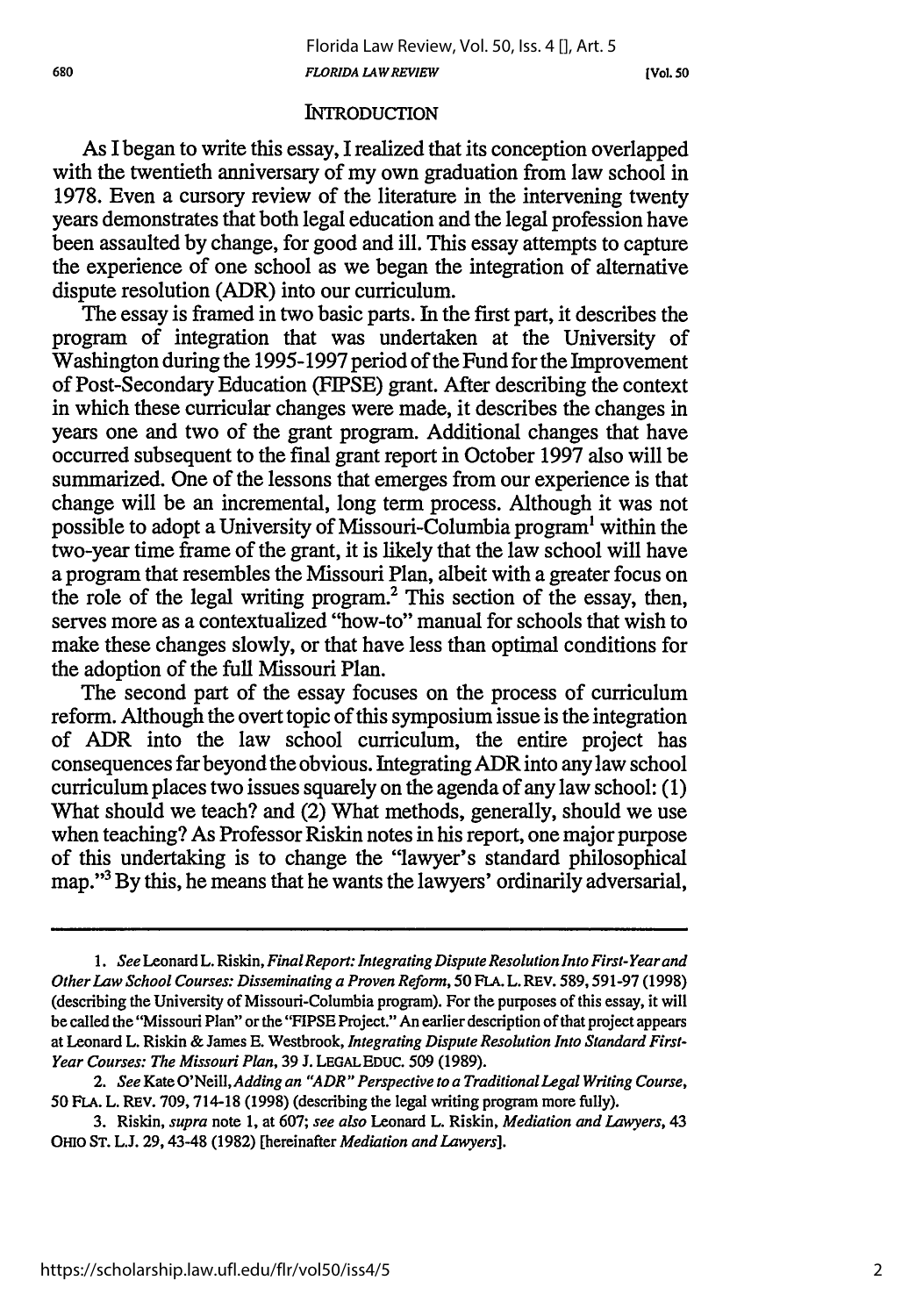#### *ADR AT THE UNIVERSIT OF WASHINGTON*

681

rules-based focus to be expanded so that lawyers engaged in dispute resolution would always consider interests beyond the solely legal ones as well as a broader framework of possible dispute resolution processes. Because creating a more global view of conflict and lawyering  $\frac{4}{3}$ —at least in my view-is one of the goals of this grant project, it means that one must squarely face what Professor Pipkin calls "taming the heresy."5 As he explains this, many of the attributes of ADR contain elements that challenge, if not threaten, both traditional law school teaching and practice. The last part of this essay will reflect on the positive gains that can be assimilated into a particular law school's culture and the effects that this project may have generally for curricular reform.

Finally, this essay is written with two audiences in mind. The first are those readers, both educators and practitioners, who are interested in adapting the Missouri Plan to their law school.<sup>6</sup> I hope that the descriptions included here help you as you consider either adopting this plan7 or approaching curriculum reform more generally. My colleagues are the second audience for this essay. Again, I hope that those of you who read it will consider adopting this program or that, at least, it may influence you to approach your teaching differently.

### I. THE UNIVERSITY OF WASHINGTON FIPSE PROGRAM

## *A. Context*

### 1. General—The Law School

The University of Washington School of Law is located in Seattle, Washington and has a student body of approximately 500 J.D. students. Although it is a nationally-ranked law school, most of its students come

<sup>4.</sup> For example, one of Professor Riskin's metaphors is the lawyer as "problem-solver." He begins to make this point in the first chapter of his casebook in a section entitled "What Are the Roles of the Lawyer?". *See* LEONARD L. RISKIN & JAMES **E.** WESTBROOK, DISPUTE RESOLUTION **AND** LAWYERS, 52-70 (1987).

<sup>5.</sup> Ronald M. Pipkin, *Teaching Dispute Resolution in the First Year of Law School: An Evaluation of the Program at the University of Missouri-Columbia, 50* FLA. L. REV. 609, 648 (1998).

<sup>6.</sup> One tends to assume that only law professors and administrators can have an influence on law school curriculum. Dedicated alumni and practitioners also form part of a law school's constituency, and can, under the right circumstances, also be involved in the process of curricular reform. Indeed, one can make a compelling argument that they should be involved if for no other reason than to diminish the tension between academia and the profession. Students can also play a significant role.

<sup>7.</sup> The efforts to adopt the Missouri Plan at the University of Washington will be referred to as either "the plan" or "the program."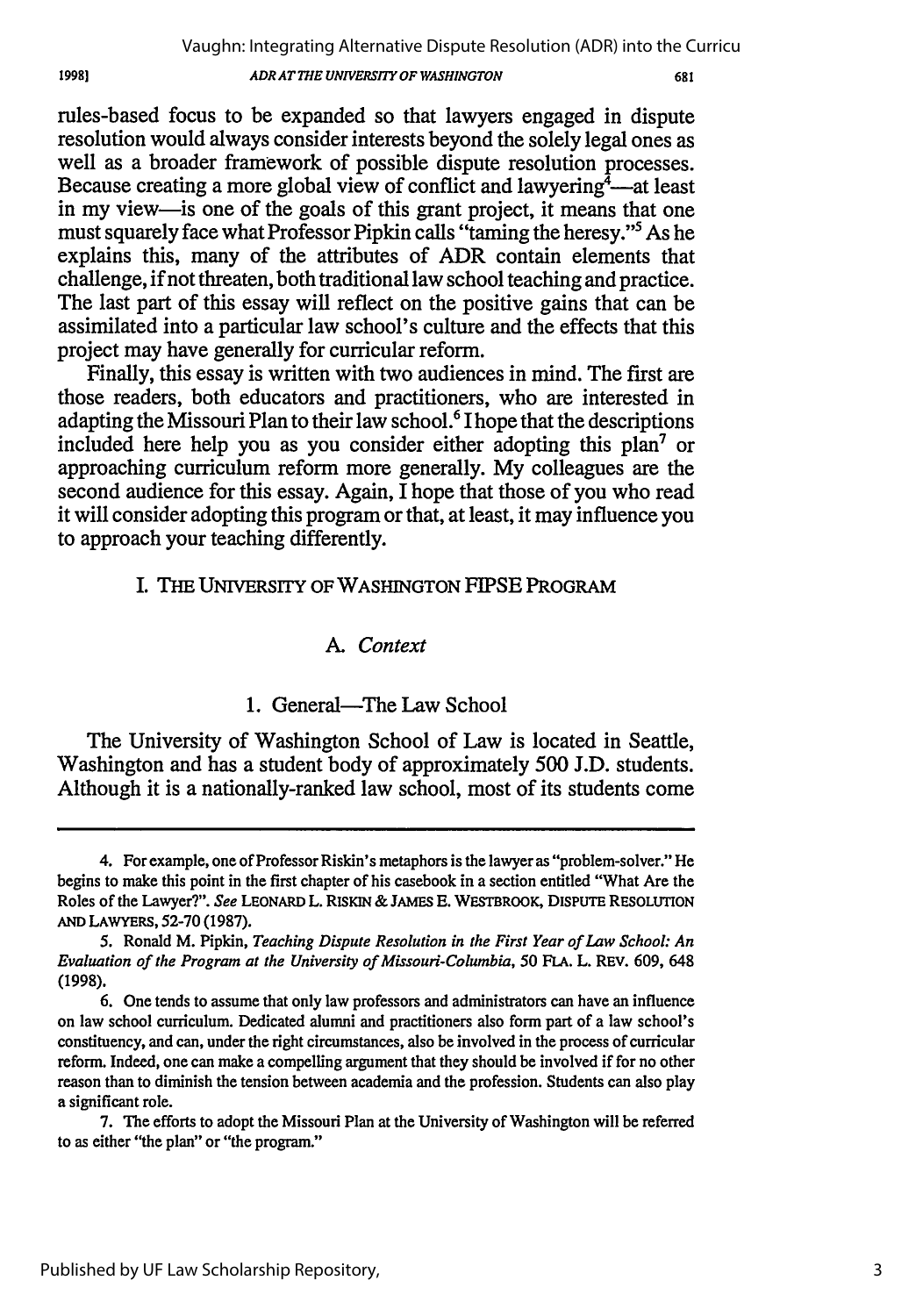from the state of Washington. As its mission, the law school sees itself preparing students to be lawyers engaged in public service and law practice. The law school has a full-time faculty of forty-three, and the student-faculty ratio is 11.5:1. The typical teaching load for a full-time faculty member is 14-16 quarter credit hours (about ten semester credit hours) per year, and the average class size is 30-35 students, although there are large section classes of approximately 75-100 students. In the first year, the school maintains a small section program in which each first year student has a small section of approximately 25-30 students for legal writing and another small section for one of their substantive courses. Over the last decade, faculty composition has changed so that although the absolute number of full time faculty has remained fairly constant, five positions are now dedicated to clinical teaching. This change, while deliberately welcomed and voted on by our faculty, has left some feeling that we are stretched in terms of our coverage of traditional, doctrinal subjects.

In September 1993, the law school began a process of in-depth curricular reform, forming a special committee to develop a plan. After an extensive series of meetings and colloquia, the reform committee presented its proposal to the faculty in March 1995; it described a law office model for the first year curriculum. Reaction to this proposal was mixed. Part of our faculty strives to identify and develop a core curriculum, while others are completely comfortable with a "Let 1,000 flowers blossom" approach to the curriculum. Because of this mixture of approaches, and our previous dean's inability to provide all of the resources for this comprehensive change, efforts at comprehensive curriculum reform collapsed. Many faculty were discouraged and leery of any hint of curriculum reform.

In the last three years, the law school has been engaged in a process of change. During the grant period, the law school embarked on two significant projects. First, the law school is engaged in a campaign to fund and build a new law school building on our main campus.<sup>8</sup> At the same time, the entire law school community has been engaged in a process of strategic planning which began in  $1996<sup>9</sup>$  In the long run these may well benefit initiatives in integrating ADR into the curriculum. During this grant, however, they often competed for faculty attention. These initiatives

**<sup>8.</sup>** This effort may not seem significant to those at private law schools. This effort, however, is the first attempt at the University of Washington to undertake a jointly funded private/public partnership. In addition to raising funds from private sources, the law school dean must also constantly lobby the state legislature and university officials regarding the capital budget. This process is, at best, time consuming for the dean and other involved administrative personnel.

<sup>9.</sup> The latest draft of the strategic report recommended the creation of a dispute resolution center. See University of Washington School of Law, Strategic Planning Report (Draft 1998) (on file with author).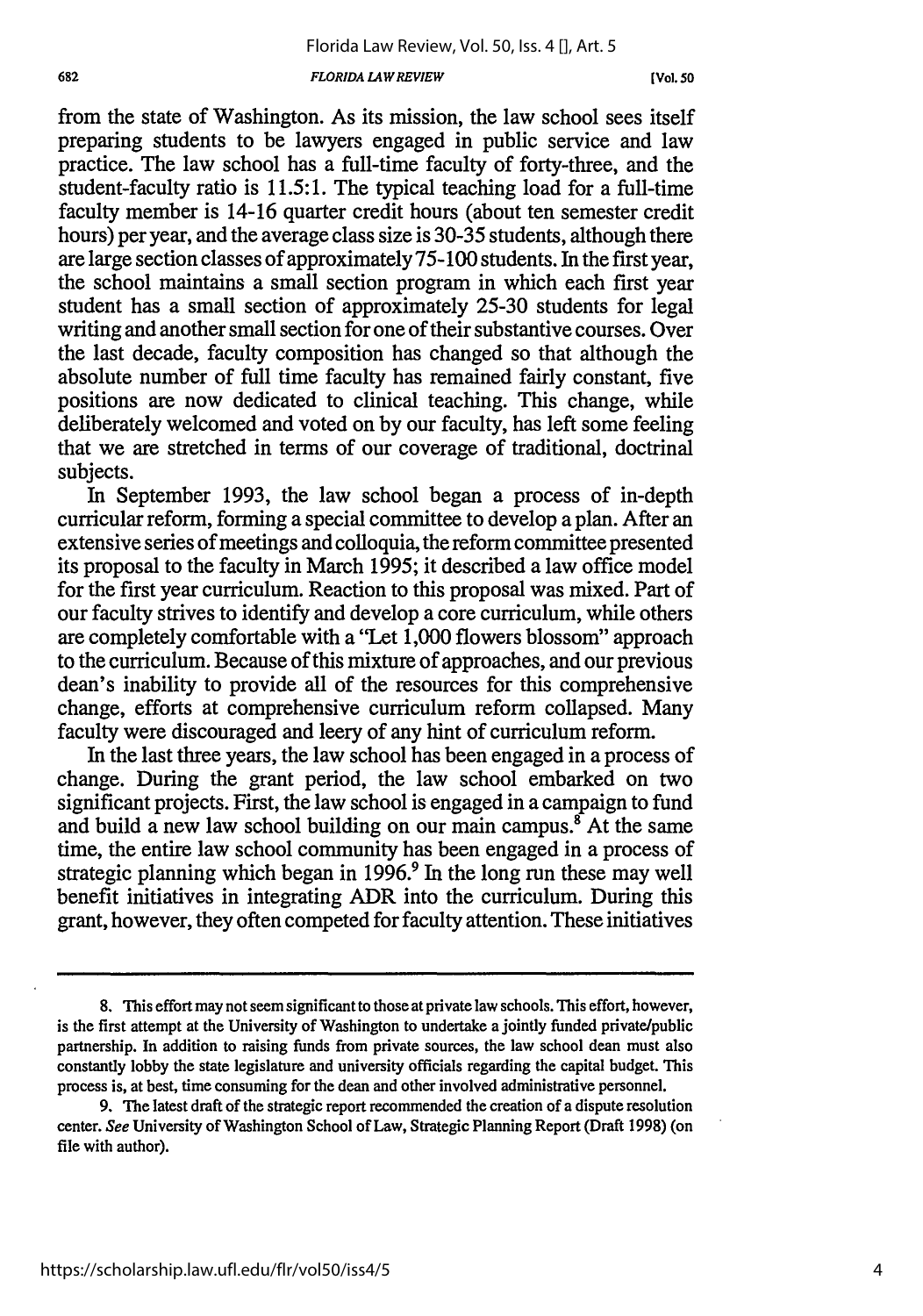#### *ADRAT THE UNIVERSITYOF WASHINGTON*

683

were also complicated by the unexpected resignation of our dean and the appointment of his successor at the time the FIPSE Project grant was awarded.

During the same period, the law school moved, usually incrementally, to make a number of other curricular changes. For example, the faculty embraced a public service ideal and now requires students to engage in public service as a graduation requirement. Similarly, our clinical program is now a mature program hosting several clinics on a permanently funded basis. Our Basic Legal Skills (BLS) course is now anchored by a Director with a tenure-track appointment, who can focus on a long term program. and work with other faculty on the integration of various first year topics.

A number of new appointments have brought fresh perspectives and energy to the process of teaching. The curricular and faculty changes have often been salutary for the FIPSE Project, since it has been easier to convince new faculty to sign on as they design courses for the first time than to ask existing faculty to alter their coverage and teaching techniques.

Finally, it is important to note the less quantifiable, but often more important, quality of life among the faculty. One of my colleagues describes us as having a "culture of anomie." It is more fully described in our self-study report submitted to the **AALS:**

Yet there are areas in which we have great room for improvement. Although colloquial lunches have become a common occurrence, we are often too busy at lunch time to go for a casual lunch with a colleague. There is also a tendency at the Law School for faculty members to pursue their own individual teaching and scholarly missions without serious and sustained give and take among one another. While faculty members do read and discuss one another's work, there could be more of this....

It is even more rare for faculty members to visit one another's classroom simply in order to learn about the teaching techniques used by one's colleague. Again, this seems to happen only when the faculty member whose classroom is visited is being considered for renewal or promotion....

Finally, there is relatively little collaboration in teaching among faculty. Occasionally faculty members will co-teach a course. In the clinics, there seems to be some institutionalized collaboration. Recently a number of the first year teachers have begun to try to collaborate in the first year curriculum by trying to create legal writing exercises which draw on and reinforce first year doctrinal material. A two year grant project for integrating alternative dispute resolution into the first year also promises an opportunity for further collaboration. Nonetheless, collaboration is a relatively rare phenomenon.

19981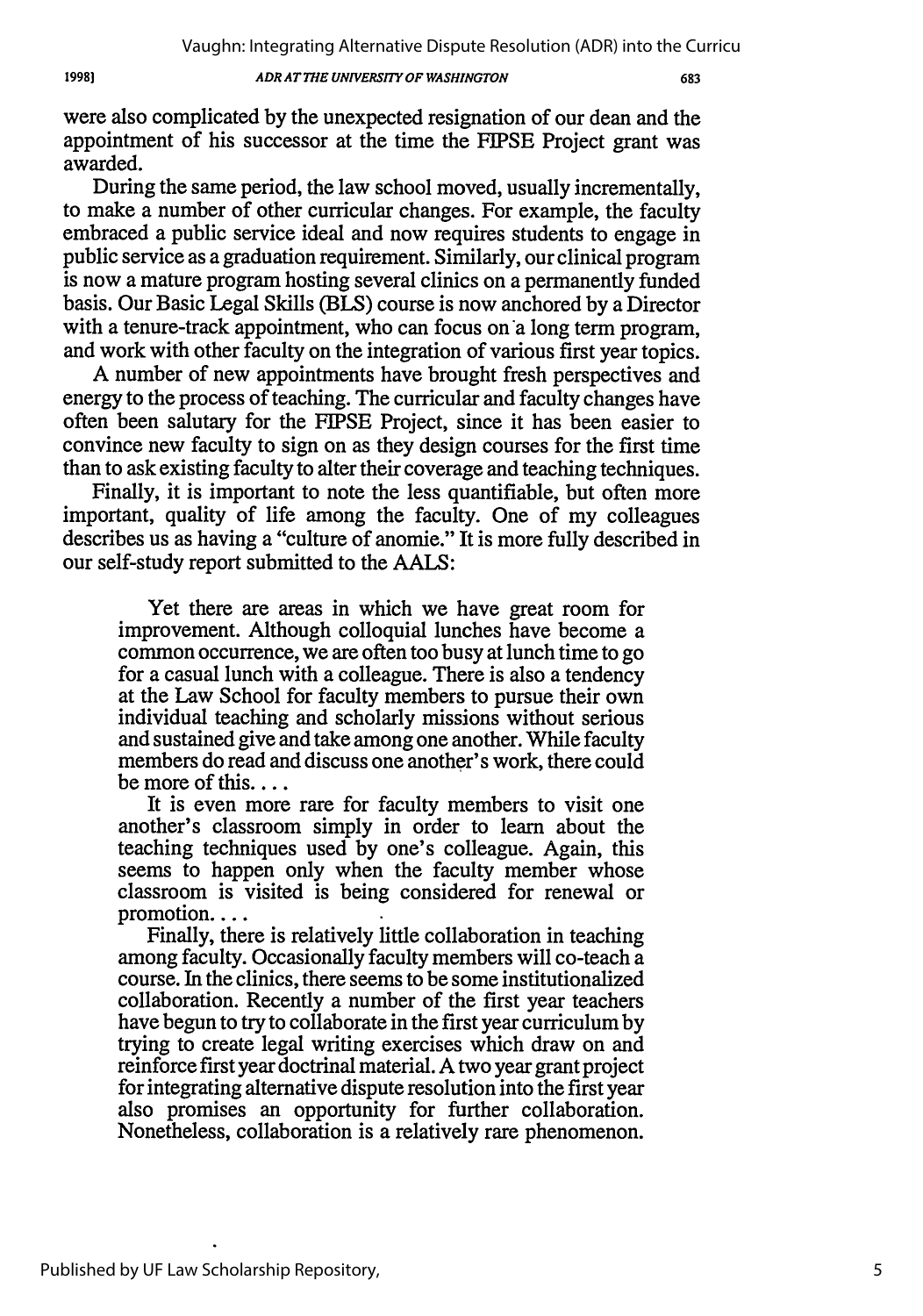The Special Committee on Curricular Reexamination has made a tentative proposal that would institutionalize collaboration in the first year. But that proposal has not yet received wide-spread faculty support.'0

Readers may wonder at this candor, but I hope that an honest description is useful in assessing the validity of the approach that the Washington team used under this grant. Moreover, I suspect that this type of environment prevails at many law schools, both public and private. Law schools' openness on issues like collaborative vs. individualized teaching or curricular reform can probably be plotted on a continuum.

## 2. The Law School's Exposure to ADR Before the Grant

The Law School's introduction to ADR began during the 1986-1987 school year when Jay Folberg, now of the University of San Francisco, was a visiting professor. One of the courses he taught was entitled "Alternative Dispute Resolution." It is perhaps symptomatic of faculty skepticism about this area that while he was allowed to teach this course, it was to be graded on a credit/no credit basis. During Professor Folberg's visit, I was able to audit his ADR class so that I would be able to teach it in subsequent years. Most of the focus of law school teaching at that time, however, was classical litigation-oriented, doctrinal coverage of American law. A notable exception was that Cornelius Peck had started a negotiations course.<sup>11</sup>

At the time of the grant application, many things had changed. Most significantly, the law school had a lively clinical program and had just hired Julia Gold<sup>12</sup> to be the director of the mediation clinic.<sup>13</sup> Practice skills faculty had been meeting, and had decided to offer a specialized "track" in dispute resolution. Moreover, multiple sections of the ADR survey course

**<sup>10.</sup>** University of Washington School of Law, Self-Study Committee (1996) (prepared for the Ass'n of Am. Law Schools and the Am. Bar Ass'n for the joint AALS-ABA Septennial Site Evaluation) (on file with author). This, and other external and internal documents, form the source for this section of the essay.

<sup>11.</sup> Although Professor Peck is most widely known for his scholarship in labor relations, employment law and torts, he was a significant driving force in the early movement to establish negotiations courses in law schools. In this, he is a colleague to Professor **J.J.** White of the University of Michigan.

<sup>12.</sup> Julia Gold, Senior Lecturer, Director of the Mediation Clinic, is a member of the **FIPSE** Project grant team. The other member of the team is Kate O'Neill, Assistant Professor and Director of the Basic Legal Skills Program. Our team was unusual in that it was composed solely of women, and that with the exception of the Project Director, Lea Vaughn, the members of the team (at the time) were not tenure track faculty members. During the course of the grant, Kate O'Neill became a tenure track member of the faculty. I mention these facts because there may be gendered or status aspects to the success of our adaptation that cannot be explored within the confines of this essay.

<sup>13.</sup> The mediation clinic had been established in 1991.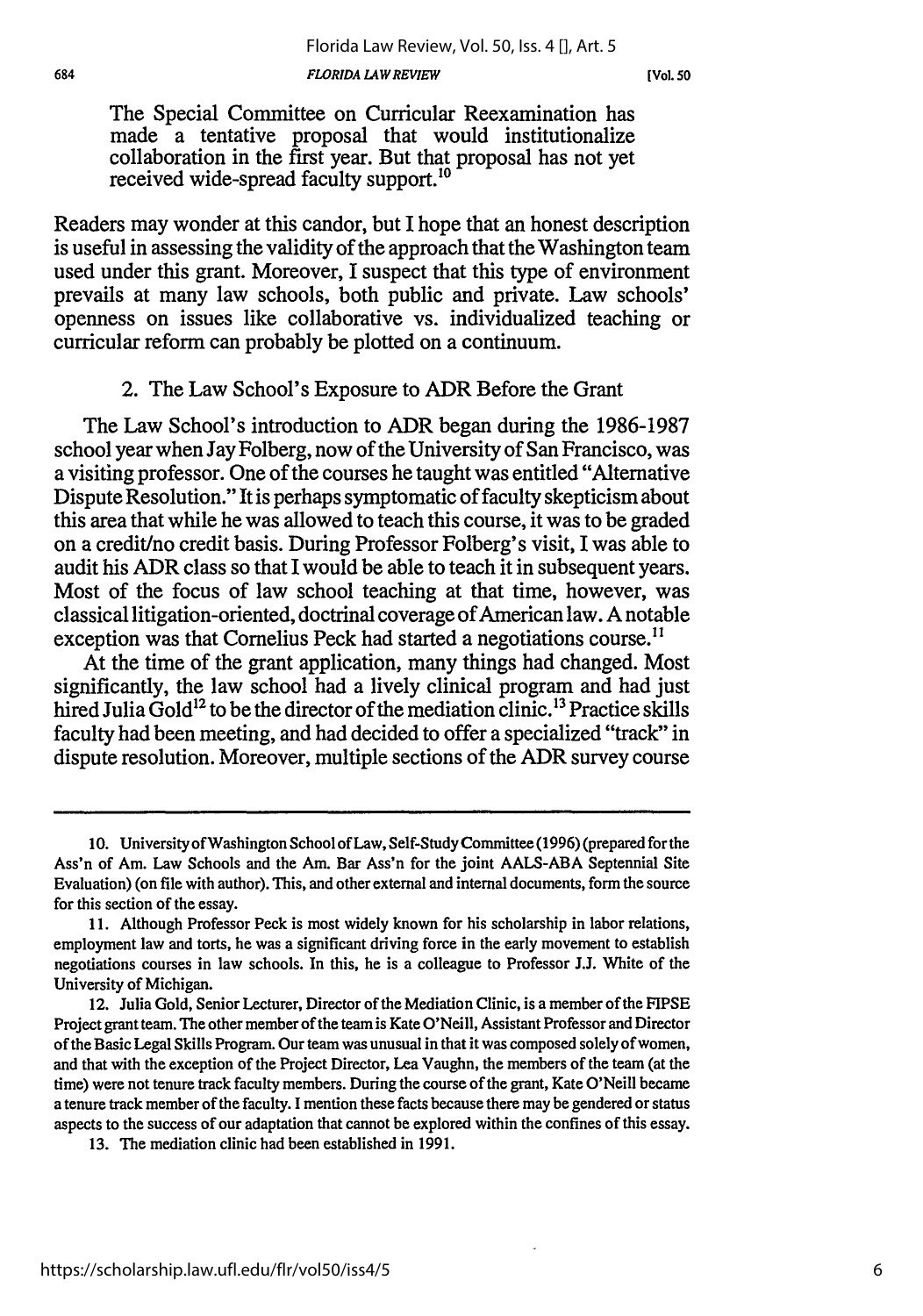19981

*ADR AT THE UNIVERSITY OF WASHINGTON*

were being offered on a regular basis. But none of these efforts were coordinated, and they very much depended on the initiative of interested faculty to get them and keep them going.

Similarly, at the time of the grant application, student exposure to ADR was very limited. I had integrated some ADR into my first year course in civil procedure, but I taught a small section of only thirty students. Up to sixteen students per year could enroll in the mediation clinic, and the law school would generally offer one or two small sections of ADR Survey, Negotiations, and Interviewing and Counseling. Because students were often repeat takers of these courses, I estimate that about one-fifth to onequarter of any given class has had some exposure to ADR. Finally, shortly before the grant period, the law faculty established a Dispute Resolution Track which would provide participating students with a special certification on their transcripts and diplomas. <sup>14</sup>

# 3. The Washington Legal Community

The local legal community is a particularly fertile place for fostering and reinforcing the increasingly central role of alternative dispute resolution. In meetings with alumni and practicing attorneys during our recent strategic planning process, both groups have stressed the importance of both legal writing and ADR. Both the Washington State Bar Association (ADR Section) and the Federal Bar Association have been leaders in the local community in making ADR a mainstay of both state and federal practice. At the state level, the ADR section has been extremely active in presenting continuing education programs, making proposals and developing state-wide and local legislation. Most Washington counties have a mandatory court-ordered arbitration program<sup>15</sup> and many counties have dispute resolution centers (DRCs) which are authorized by statute.<sup>16</sup>

Similarly, at the federal level, under Local Rules 16 and 39.1, the federal courts and bar make high use of ADR. Local Rule 16 (pretrial conferences) requires the parties to discuss the use of ADR."7 Local Rule 39.1 (Procedures for Alternative Dispute Resolution) has as its objective

<sup>14.</sup> The faculty who teach practice skills, civil procedure, and clinical law developed the Dispute Resolution Track several years ago. It is designated as a "concentration" and students who complete track requirements "will have a notation to that effect on their transcripts." University of Washington, 1996-97 **SCHOOL** OF LAW **GENERAL** BULLETIN 20-21. Currently, the track requires students to complete courses in interviewing and counseling, negotiation, a non-litigated approach to dispute resolution, trial advocacy, and a clinic. *See id.* Students must also prepare a substantial paper in an area of dispute resolution. *See id.*

*<sup>15.</sup> See* WASH. REV. **CODE** §§ 7.06.010-.910 (1989); WASH. R. SUPER Cr. M.A.R. 1.2. Under these rules, most counties have developed their own mandatory civil arbitration rules.

<sup>16.</sup> *See* WASH. REV. **CODE** §§ 7.75.010-.100 (1989).

*<sup>17.</sup> See* **LOCAL** RULES W.D. WASH., **Civ.** R. 16(a).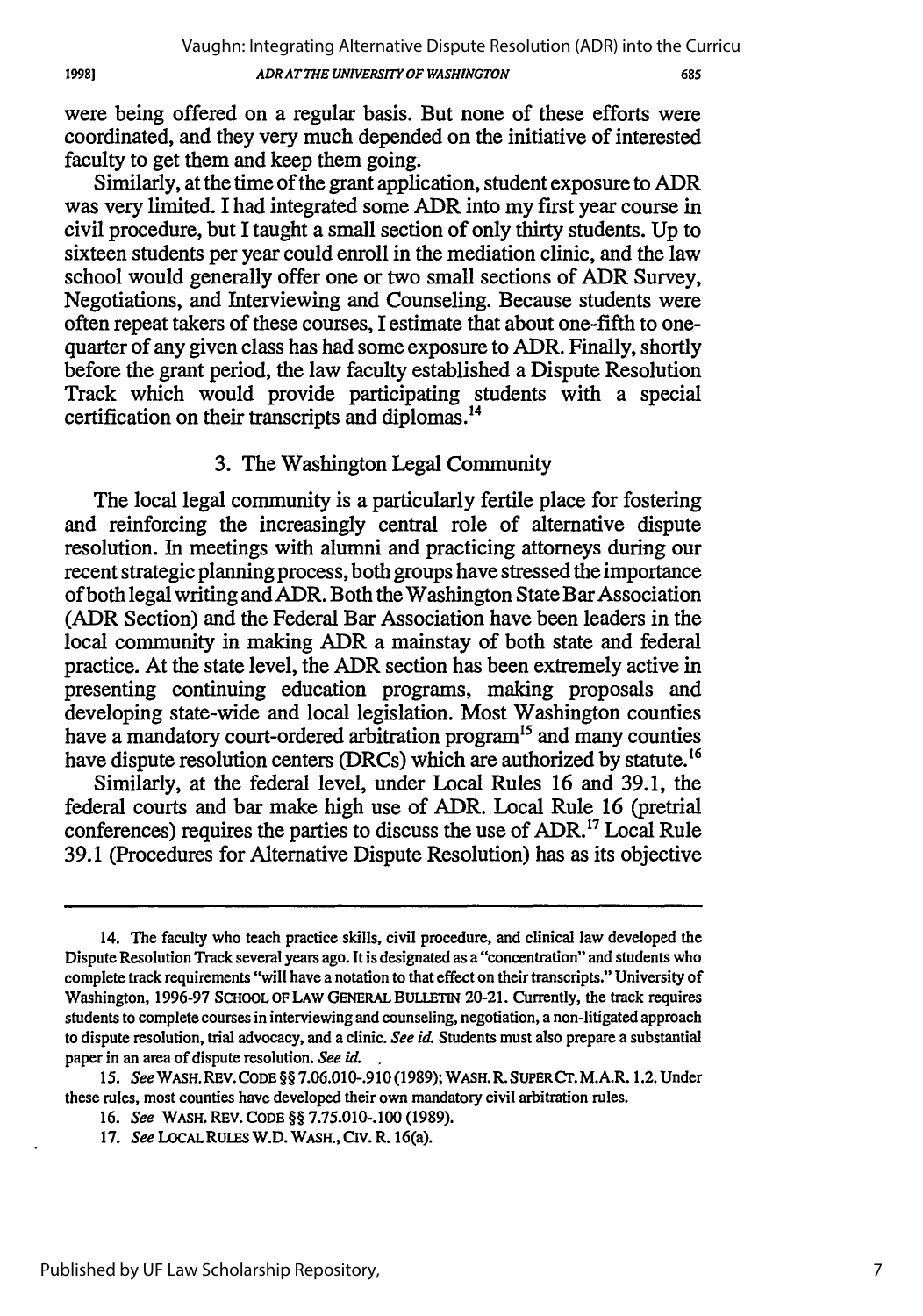"afford[ing] litigants the opportunity to resolve their disputes early and inexpensively through mediation, arbitration, or summary jury trial."<sup>18</sup> The court maintains a register of volunteer attorneys who can act as mediators and arbitrators in cases under the rules.19 Local Rule 39.1 also provides that the court may, with the consent of the parties, send cases to non-binding summary jury trials.<sup>2</sup>

Thus, in addition to the use of ADR in transactions, any attorney practicing in this area of the country must know about ADR since it is now deeply integrated into local practice at both the state and federal levels.

# *B. Year One21*

In the first year, we accomplished less than we had hoped. The reasons for this unmet goal have little to do with the worth of the project, and more to do with where we were as an institution and our institutional culture. During the first year, our school had a new dean, underwent the preparation and conduct of our seven year AALS-ABA site review, launched a building campaign, which consumed the dean and the Building Committee, and witnessed the demise of our curricular reform efforts. None of these obstacles, save the site review, were anticipated, but they all sapped valuable faculty time and attention from the grant. The moral here, I suppose, is that external events can swamp dedicated reform efforts, and that a faculty can handle only a limited number of major issues.

Nonetheless, there was some success and most of the year was spent laying the foundation for change. Team members spent most of the winter and spring building interest in the program on a one-to-one basis by talking to colleagues in their offices. This effort was facilitated by the fact that we made several major teaching assignment changes in the first year, largely because our former dean (who taught in the first year) left and we hired some new faculty. Most of the faculty we talked to were interested in using some of the materials in their classes next year, and because they are either teaching the course for the first or second time, they welcomed additional ideas. Thus, some members of the first year faculty began cautious experimentation with the materials.

At this time, there were other options for trying to adapt this program, but the grant team ruled them out. Given the recent failure of over-arching curriculum reform, and the exhaustion and alienation it left, any large scale

**<sup>18.</sup>** LoCAL **RULES** W.D. WASH., **Cir.** R. 39.1(a).

**<sup>19.</sup>** *See* LOCALRULES W.D. WASH., *cv.* R. **39.1(b)(1).**

<sup>20.</sup> *See* **LOCALRULES** W.D. WASH., Civ. R. 39.1(e)(1).

<sup>21.</sup> Discussion of the adoption of the ADR program into the legal writing program is discussed in O'Neill, *supra* note 2, at 709, and is therefore omitted from this discussion. The integration of this program into our legal writing program, which was not a part of the original Missouri Plan, may be one of the most significant accomplishments in our use of the grant.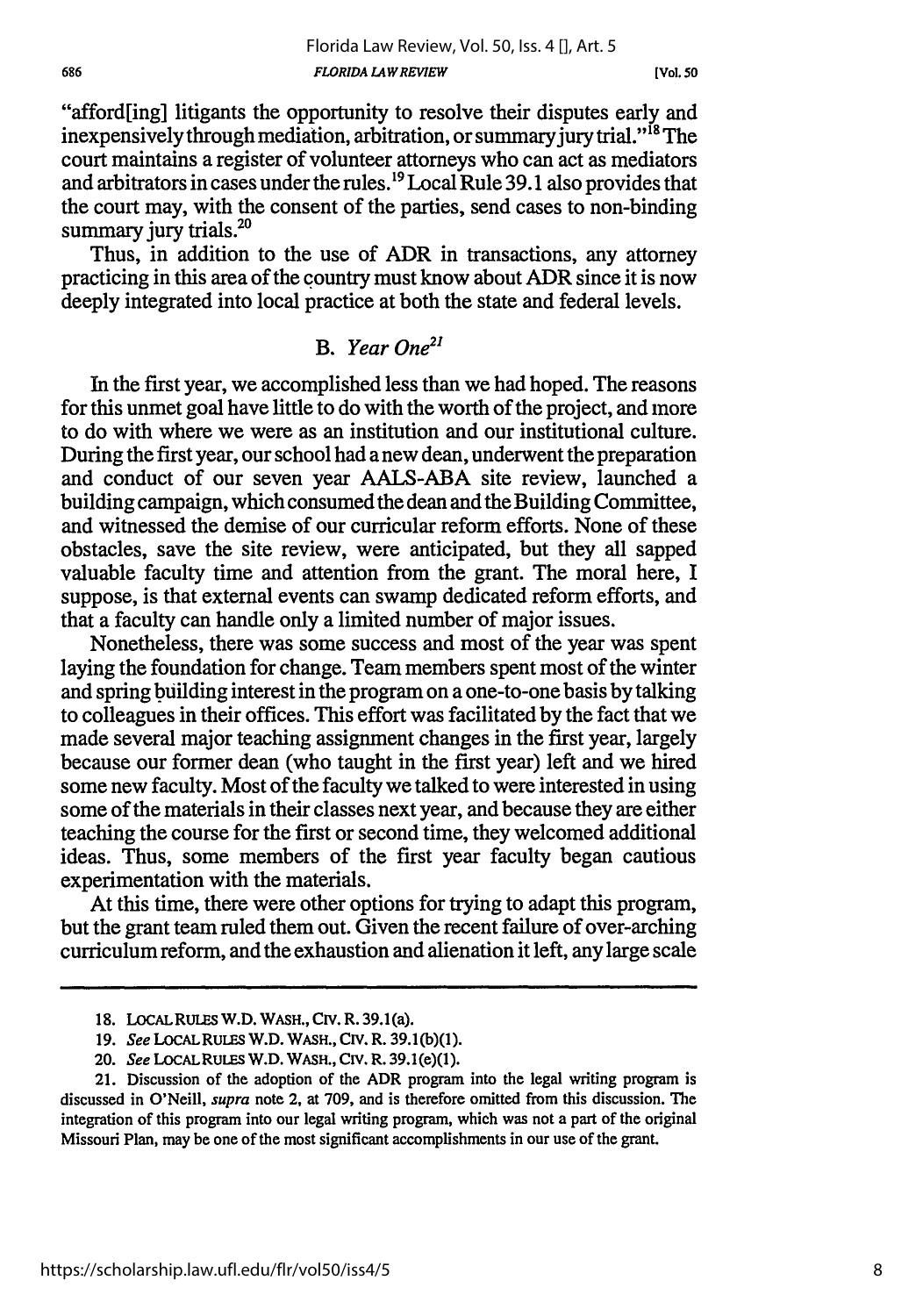systematic project seemed unwise. Obviously, if the curriculum reform effort had been more successful, the reform would have provided a natural platform for the adoption of this program. Another approach would have been to ask the Dean, a long-time faculty member, to launch this program. His attention, between building issues and adapting to a new position, was focused elsewhere. Thus, it seemed to team members that it was best to revise our original plan of a full-scale "sell" job, and to work individually with our colleagues. This plan was to prove more consistent with our culture and successful in the long run.

During the 1995-1996 school year, Professor Leonard Riskin visited our law school. This visit proved to be extremely valuable in moving people "off base." During the course of his visit, he ran a demonstration class in which he debriefed an ADR exercise for one of the basic legal skills classes. The ability to put a "face" on a program and an idea is very important. The feedback I got from my colleagues was overwhelmingly positive. After that class, people left with a sense of "I could do that too," or "Gee, it's not as hard as I thought it would be to do this." He also presented a colloquium on negotiation techniques. This presentation was also useful because it demonstrated the intellectual foundations and respectability of this endeavor.<sup>22</sup>

On the basis of this experience, it would be useful for other schools considering the plan to ask an expert from another school to demonstrate how to teach one of these classes. I suggest a person from another school so that the demonstration does not become mired in personality or political issues at a particular law school. It would also be important for the dean to back this visit and to urge faculty attendance.<sup>23</sup> Faculty should be given advance copies of all of the teaching demonstration materials, and as much context for the teaching demonstration as possible. Again, the point is to make the material and the method as accessible as possible to faculty. Similarly, presentations or "mini-training" sessions on various ADR processes may be useful during the first year.24

24. *See Mediation and Lawyers, supra* note 3, at 41-43 (stating that one of the headwinds to the use of mediation in the legal profession, and by extension, other forms of ADR, is lack of

19981

<sup>22.</sup> Again, this idea is a reference to Professor Pipkin's concept that it is necessary to "tame the heresy." *See* Pipkin, *supra* note **5,** at 648. Faculty need to be disabused of the notion that this is just a practice skill, because all of the practice skills have theoretical foundations and present intriguing intellectual issues. Similarly, they could see that the faculty involved in this program thought carefully about its implementation; this was not a "feel good" or "touchy-feely" effort.

**<sup>23.</sup> The** success of this presentation will also turn on a school's willingness to talk about teaching. Many schools reserve their colloquia programs to presentations about topical or theoretical substantive legal topics, and disdain, or regard with suspicion, efforts to talk about teaching. Indeed, this result is probably part of the "heresy" that this program churns up: that law school faculty, like any other group responsible for teaching, need to talk about their craft as well as their subject.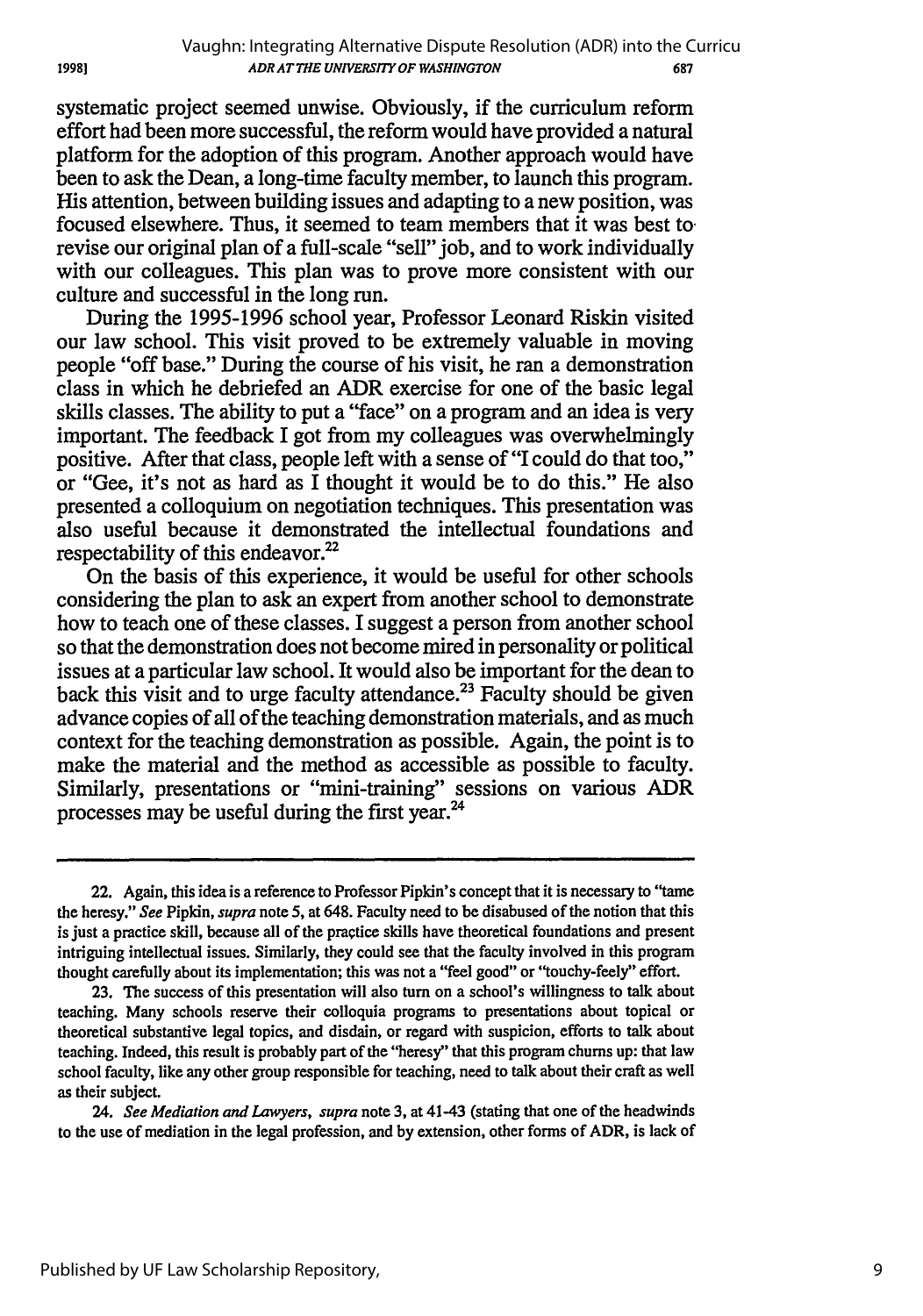In the 1996 summer term, we surveyed every faculty member about what they were currently doing in this area, their interest in integrating ADR into their teaching, and what might inhibit them from doing so.<sup>25</sup> Again, we contacted each faculty member personally to follow-up on the survey, and the resulting information aided our efforts. It allowed team members to assess what approach would be most useful with each faculty member. In addition, I prepared a list of exercises specific to each first year subject that were available in the Riskin and Westbrook teachers' manual.26 Prepared exercises proved to be a valuable incentive. For many people, the vector of resistance was not disapproval of ADR, but rather of the labor-intensive effort of developing exercises that would be good substantive and procedural vehicles for teaching ADR and the underlying course material. Several colleagues borrowed the exercises wholesale, and their satisfaction will make further integrative efforts easier. Additionally, as a result of a private gift, we were able to catalogue all of our ADR materials separately and to acquire more materials.<sup>27</sup>

The moral here is that curriculum reform in this area may, for some faculty, be a matter of making it as easy as possible. In the last decade, a plethora of ADR teaching materials have emerged. It might be enough for a school that wants to try our incremental approach that one faculty member be given release time to help other faculty find and adapt materials for their classes. Also, most faculty were interested only in the negotiation exercises, remarking that they really did not know much about mediation or other emerging forms of ADR. As a result of these remarks, we began to think about what efforts we could make, in the long run, to educate faculty about ADR processes such as mediation, mini-trials, and summary jury trials.

At the very least, the efforts we were able to undertake in the winter and

25. This process does not have to be cumbersome. With the advent of e-mail, a fairly simple and short survey can be sent to all faculty members. Sending it out under a dean's signature may garner more responses, and there may be a need to "pester" non-respondents in order to gain a full picture of the status of ADR at your school.

**26.** See LEONARDL. RISKINETAL, INSTRUCTOR'S MANUALWITH **SIMULATIONAND** PROBLEM **MATERIALS TO ACCOMPANY RISKIN & WESTBROOK DISPUTE RESOLUTION AND LAWYERS (2d ed. 1998).**

**27.** Many of the best materials for teaching ADR have been expensive videotapes. Several alumni who wish to discourage litigation and encourage the use of ADR have given generously to our law school so that we can acquire ADR teaching and scholarly research materials.

knowledge about it). There are numerous ways that a law school can train its faculty in ADR techniques. For example, we used two techniques. First, we have several faculty who are qualified to make presentations to the faculty at colloquia or faculty retreats. Second, our law school runs a continuing legal education program that provides a mediation certification program as well as other ADR classes. These classes are available free to faculty. Another way that a law school could encourage learning about ADR is to consider it part of the teaching component for promotion and salary evaluation, i.e., faculty who gain these skills will see it in their paycheck.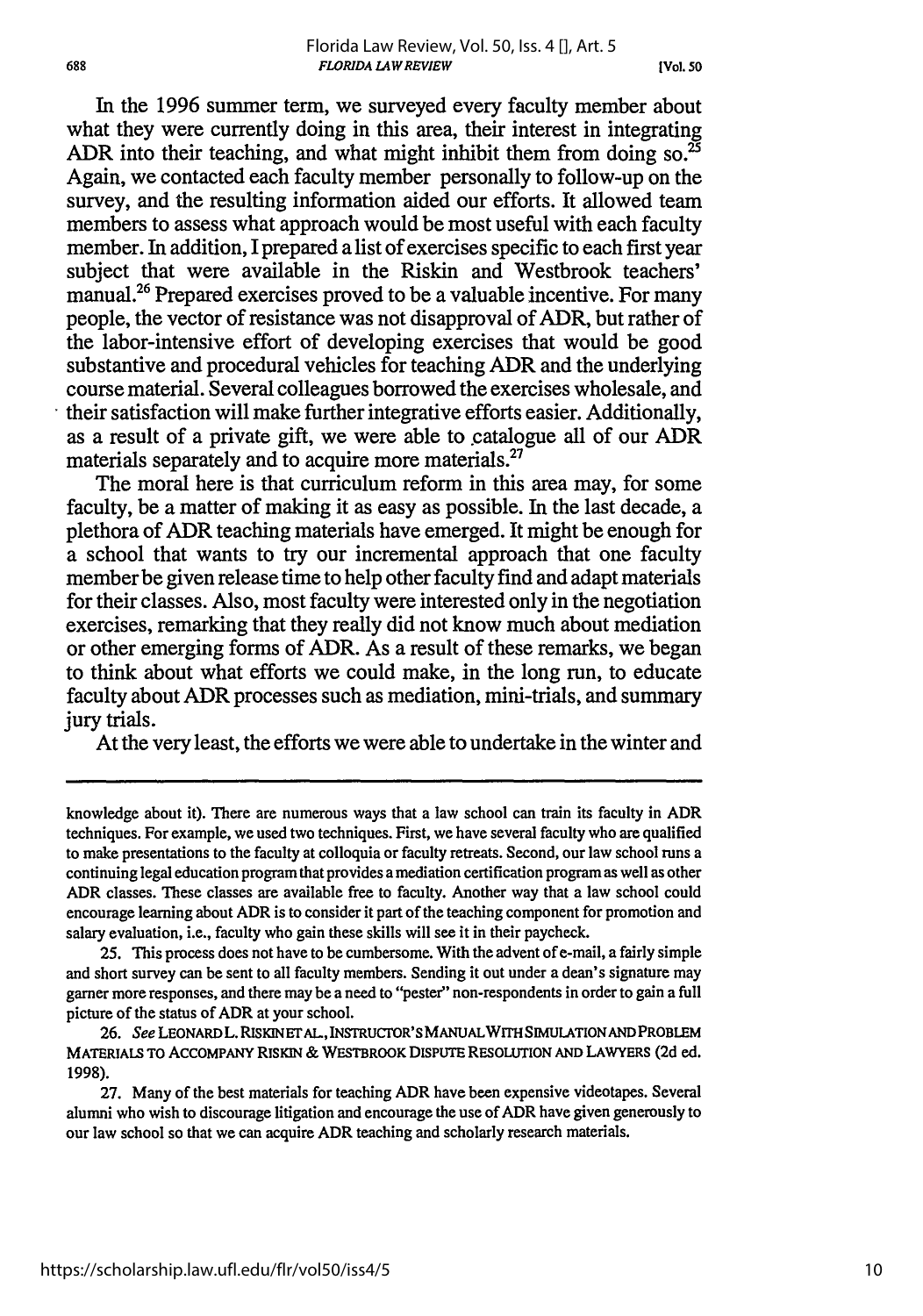spring (mostly educational) convinced many faculty of the necessity of some exposure to ADR for our students. Not all of our plans worked out the way we might have thought. At this point, one might say we are in the process of "creating value" and "enlarging the pie" on this campus.28

## *C. Year Two*

In year two, our efforts were more focused and we had greater success. Several faculty, beyond the grant team, agreed to "try" an exercise in their first year class as a result of discussions during year one of the grant process. Thus, students in some contracts, torts, criminal, and property classes were exposed to ADR, usually negotiation. These efforts, however, were not coordinated and the choice of coverage and method was left to the individual instructor.

The greatest success came in our basic legal writing course. As a result of her exposure to ADR in this grant process, Professor Kate O'Neill, Director of the Basic Legal Skills Program, became more keenly aware of the litigation bias of the first year writing program. She describes her efforts elsewhere in this symposium issue.<sup>29</sup> In brief she coordinated an exercise in which all seven sections of students<sup>30</sup> witnessed a mediation as the culmination of a memorandum writing exercise in the fall term. In subsequent quarters, each section had an additional ADR writing assignment or exercise, and we moved from an appellate-based moot court program to one based on motion practice. As a result of these changes, every first year student has systematic exposure to mediation and negotiation. Efforts in this area were also encouraged by using FIPSE Project grant money to provide mini-grants in the summer of 1997 to write

**29.** *See* O'Neill, *supra* note 2, at 709.

**<sup>28.</sup>** *See* **DAVID A. LAX &JAMES K. SEBENIUS, THE MANAGER** AS **NEGOTIATOR:** BARGAINING FOR COOPERATION **AND** COMPETITIVE **GAIN** (1986); David A. Lax & James K. Sebenius, *Interests: The Measure of Negotiation,* 2 **NEGOTIATION** J. 73 (1986). As opposed to a zero-sum view of negotiation, *i.e.* win/lose or one slice of "pie" for me means one less for you, this view suggests that **by** fully exploring party interests, one can expand the slices of "pie" as well as trade them in a way that does not necessarily mean a loss for one party while the other gains. This approach calls for a collaborative rather than competitive approach to negotiation. This is also mirrored in the win-win theory of ROGER FISHER & WILI.AM URY, **GETTING** TO YES: **NEGOTIATING AGREEMENT** WITHOUT GIVING **IN** (Bruce Patton ed., 1981) which stresses the exploration of interests rather than positions, and generating a number of options as part of the negotiation process.

<sup>30.</sup> In addition to the Director of the Basic Legal Skills Program, there are three other lecturers in the program. During the course of the grant, one of the lecturers took the law school's forty-hour training program in mediation which is offered through our continuing education program. She was able to use her recently gained expertise to work with Julia Gold, Director of the Mediation Clinic, in designing a realistic and educational mediation simulation for the students to watch. This underscores the need for adapting schools to secure mediation or other ADR training for key faculty members.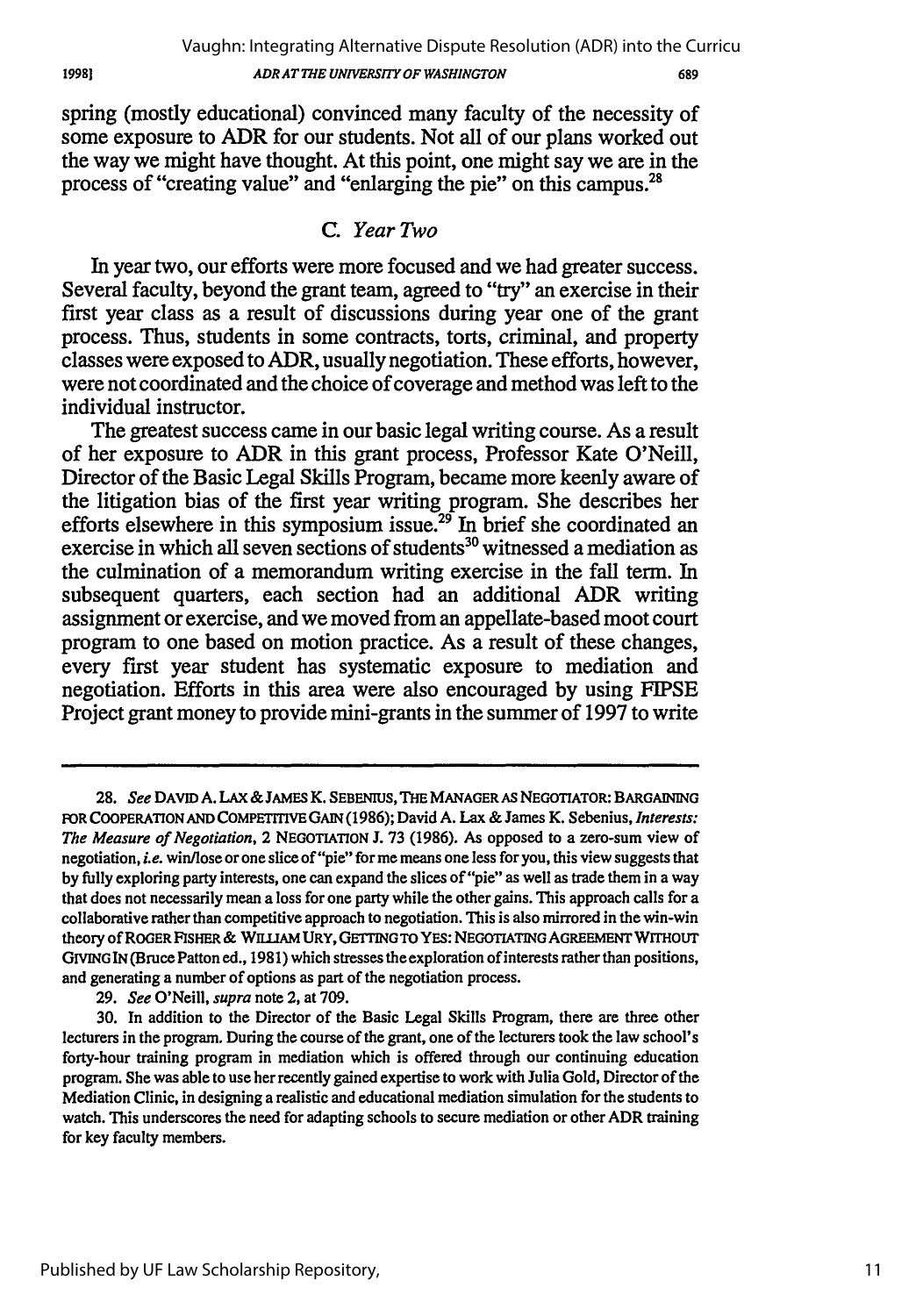and design exercises.<sup>31</sup>

Another significant effort, which Professor O'Neill describes in her symposium article, was to re-think the way in which first year students are taught to write case briefs during orientation and the first several weeks of law schools. Under Professor O'Neill's approach, our students are encouraged to consider the interests of the parties in addition to the traditional "facts" of the case. This consideration of interests includes nonlegal concerns and issues as well as legal ones. In this way, students develop a more complete appreciation of what may drive litigation and the development of legal rules. At the same time, this exposure prepares them to think about the full range of interests that are considered by various forms of ADR.

In the second year, the team approached the clinical law teachers.32 Like legal writing, clinical law programs, with their emphasis on live client representation before local courts, probably have one of the most firmly embedded litigation biases within the law school. Because two of the five clinical instructors are mediators, teaching both mediation and the ADR survey course, and the others are philosophically inclined towards ADR, it was easy to suggest that these instructors include some material on ADR in the classroom portion of their courses. All of them have done so.

During the second year of the grant we also attempted to persuade the instructors in the required professional responsibility course to cover ADR. Although this was not envisioned in the original grant, professional responsibility seems to be a natural area for the incorporation of ADR materials and ideas into the law school curriculum. For example, many states have established, by statute or decision, a mediation privilege in litigation. Coverage of this privilege could and should be a natural part of attorney-client privilege, especially in jurisdictions which make widespread use of mediation. Similarly, this material could also be inserted in

<sup>31.</sup> Provision of mini-grants can be a spur to developing exercises, as well as providing time to become familiar with simulation-based teaching. The grants in this case were for \$500 and they allowed the director of the program to require the other writing faculty to be present for a short part of the summer. But again, this may be confronting the heresy. In most law schools, summer stipends or grants are to be used solely for research. Law schools may want to reconsider this policy. In the current period of curricular upheaval, it may be well worth temporarily, if not permanently, diverting some research dollars to funding efforts that improve teaching and curriculum. A minigrant was also given, after application and review, to one of our contracts teachers. She used it to incorporate and refine the teaching of transactional negotiations in her contracts class.

<sup>32.</sup> The University of Washington, like many law schools, now has a rich offering of clinical programs. We offer clinics in affordable housing development (transactional), appellate advocacy, child advocacy, criminal law, immigration, mediation, refugee and immigration advocacy, and unemployment. Total clinic enrollment is approximately **80** students. Forourschool, this represents about half of a law school class. Given this student exposure, it is important for faculty committed to ADR to work with the clinical faculty to develop a consistent message about the best uses of litigation and ADR.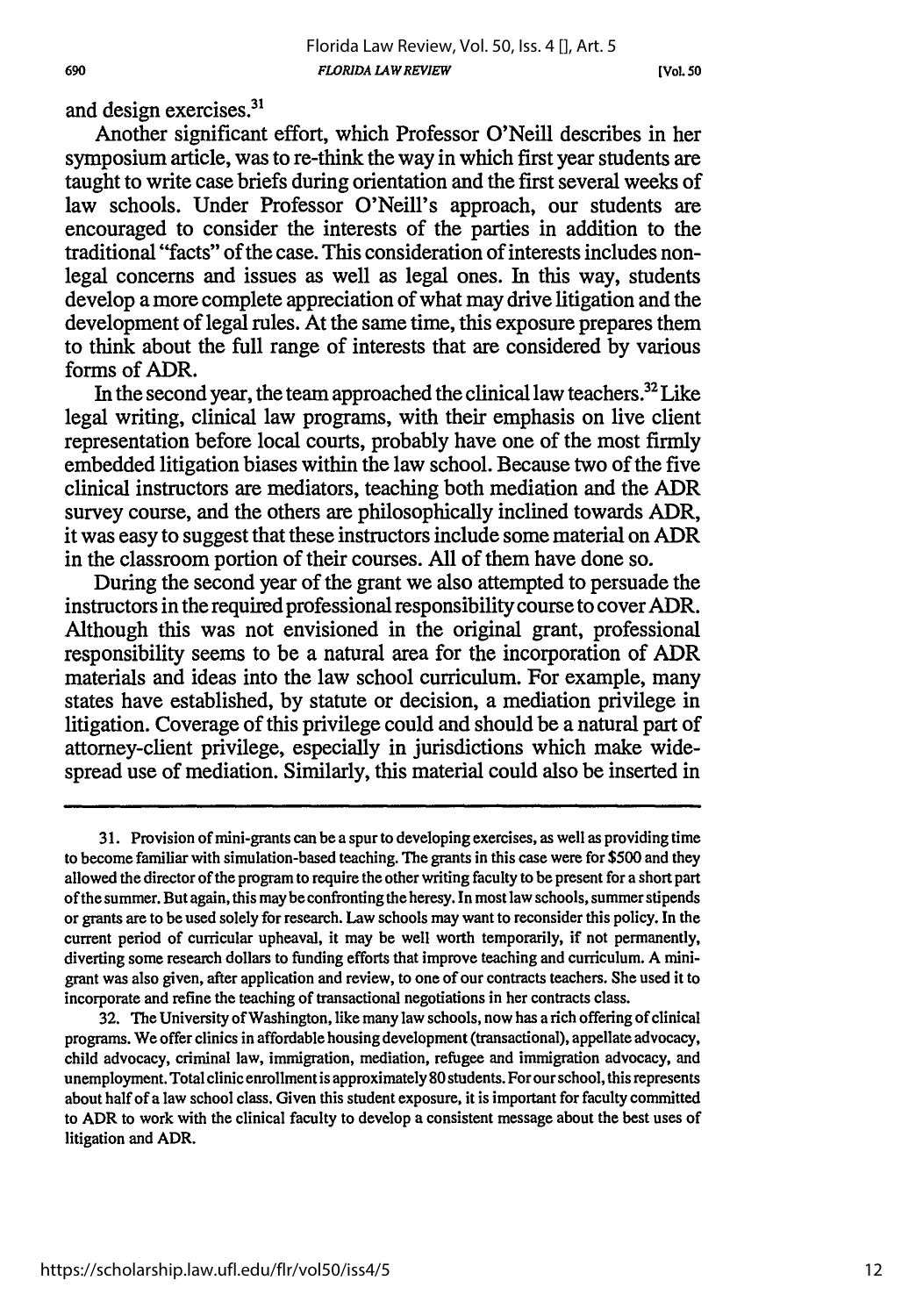Published by UF Law Scholarship Repository,

an evidence class.33 Again, this is an area in which having an expert in the area can lead to initial success. Because one of our faculty, Alan Kirtley, has written on the mediator privilege,<sup>34</sup> it is fairly easy to arrange a guest lecture in which both the class and the instructor can be exposed to this important ADR issue.

# *D. Subsequent Results and Future Efforts*

During the 1997-1998 school year, although the grant had ended, I continued to lobby my colleagues, especially those in the first year, about incorporating ADR into their classes. This gentle persistence has paid off. As this table illustrates, our school now has the following ADR coverage:<sup>35</sup>

| <b>SUBJECT</b>                 | <b>SECTION A</b>                                  | <b>SECTION B</b>                             | <b>SECTION C</b>        |
|--------------------------------|---------------------------------------------------|----------------------------------------------|-------------------------|
| Civil Procedure                | No Coverage                                       | No Coverage                                  | <b>Full Integration</b> |
| Torts                          | Negot. Exerercise                                 | <b>ADR Discussed</b>                         | No Coverage             |
| Contracts                      | <b>ADR Discussed</b>                              | <b>ADR Discussed</b>                         | <b>Full Integration</b> |
| Property                       | Negot. Exercise/ADR<br>Discussed                  | Negot. & Mediation<br>Exercise/ADR Discussed | No Coverage             |
| Criminal Law                   | Plea Bargain Exercise/<br>Mediation (VORP Progs.) | No Coverage                                  | No Coverage             |
| Constitution Law <sup>36</sup> | No Coverage                                       | No Coverage                                  | No Coverage             |
| <b>Basic Legal Skills</b>      | Full Integration                                  | <b>Full Integration</b>                      | <b>Full Integration</b> |

**33.** This goal will probably require another year because the faculty who teach this subject are taking sequential leaves of absence, one for the **1997-98** school year and the other for the **1998-** 99 school year.

34. *See* Alan Kirtley, *The Mediation Privilege's Transition from Theory to Implementation: Designing a Mediation Privilege Standard to Protect Mediation Participants, the Process and the Public Interest,* **1995 J. DISP.** RESOL **1 (1995).**

*35.* Definitions of terms used in the chart:

**1.** Full Integration: The instructor has fully adopted the Missouri Plan in a way that is appropriate to the subject taught. Students perform exercises in negotiation, mediation, and possibly arbitration. The instructor also raises ADR issues in appropriate cases.

2. ADR Discussed: While the instructor does not perform any in-class exercises, ADR is discussed in appropriate cases.

**3.** No Coverage: The instructor neither discusses ADR nor performs any ADR exercises.

**36.** Our required Constitutional Law course covers the structures of government and the commerce clause. **There** are very few ADR instructional materials that have constitutional law as their substantive basis; therefore, lack of coverage here is not surprising.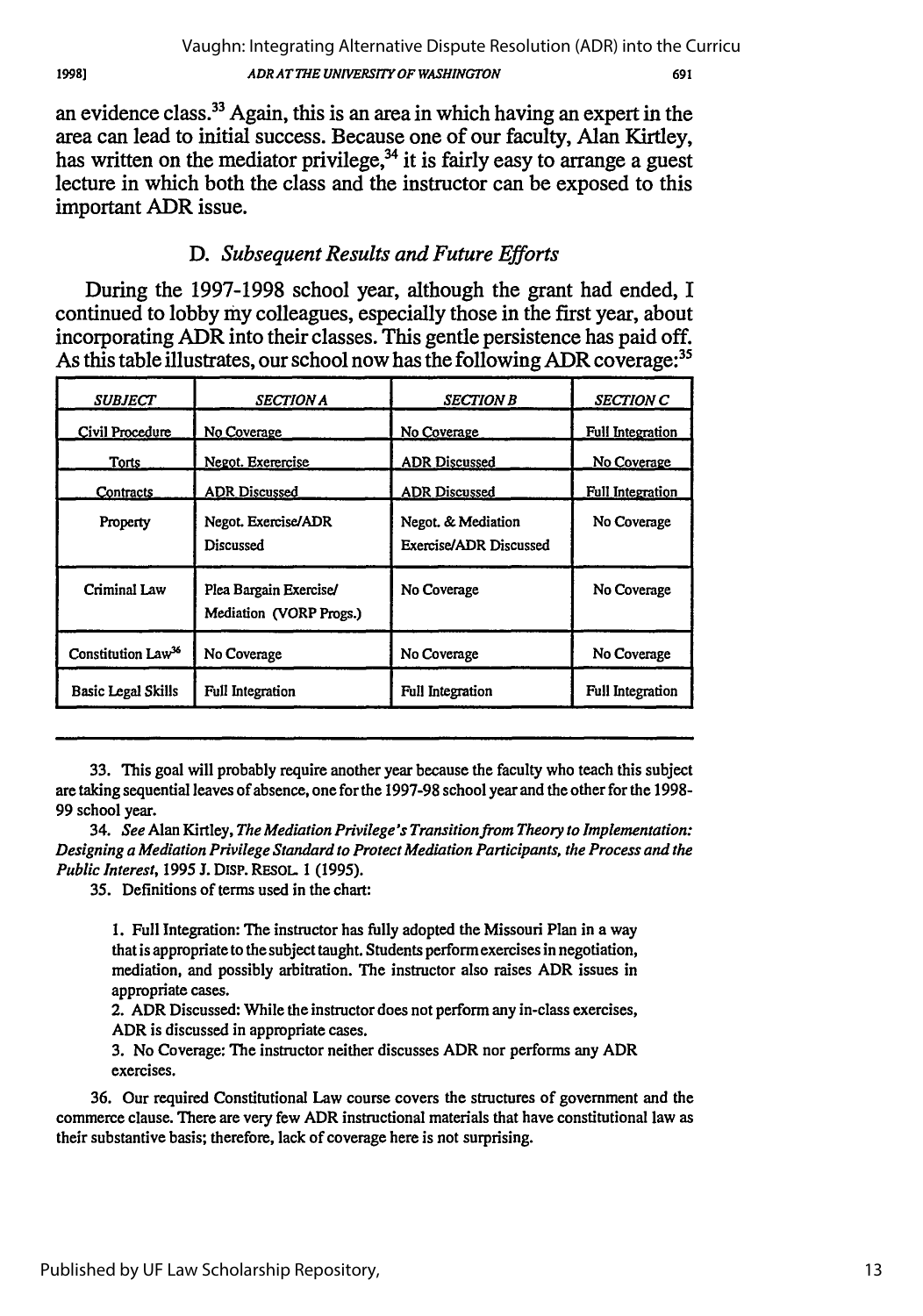This table represents a substantial change from two years ago when the only coverage of ADR was in the small section of civil procedure which **I** teach. Moreover, because of the arrangement of our small section classes, the civil procedure students in my small section and the contracts students in the small section do not overlap and there is no double coverage. The message here, I hope, is that persistence and patience will be rewarded. Although this was not the process envisioned when the grant was accepted, this incremental model can be successful. Moreover, it is complemented by our Dispute Resolution Track and our clinical offerings.

In the future, the most important goal will be to institutionalize this program. Up until this point, this program at our law school has depended upon the good will of the involved faculty members, although it is institutionalized as part of the legal writing program. The key to further institutionalization will be securing decanal commitment. While I believe that Professor Riskin overstates the need for the initial involvement of the dean in this program,<sup>37</sup> especially if a motivated faculty member decides to undertake this as an individual mission, in the long run these efforts can be fruitless if there is not an institutional commitment. Alternatively, one might be able to pursue this as part of a curriculum reform process or by a grass roots movement from involved faculty.

A second long term goal will be to establish a first-year faculty working group. Currently, I am in the process of securing the blessing (and help) of the Associate Dean for Academic Affairs for this project. I envision the creation of a program in which faculty who teach in the first-year curriculum will meet on a regular basis during the school year. At these meetings, involved faculty can share course coverage and other issues involved in teaching first year students. Although these meetings can and will address more than the integration of ADR into the curriculum, they will be useful for sharing information about the teaching of ADR and for the coordination of the program which up until this point has been lacking. Getting everyone in one room will be much easier than lobbying on an individual basis. I have been cautious about suggesting these meetings on the heels of our failed curriculum reform effort which had targeted the first year curriculum. Finally, I am hopeful that this effort will secure the foundation for a broad consensus on our faculty that such an effort is worthwhile. Because all of these faculty also teach upper division courses, it is a fair assumption that they will feel comfortable integrating ADR into those courses.

At the same time, between our strategic planning process, planning for our new building, and a grass roots, student-based curriculum reform

**<sup>37.</sup>** *See* Riskin, *supra* note 1, at **606.**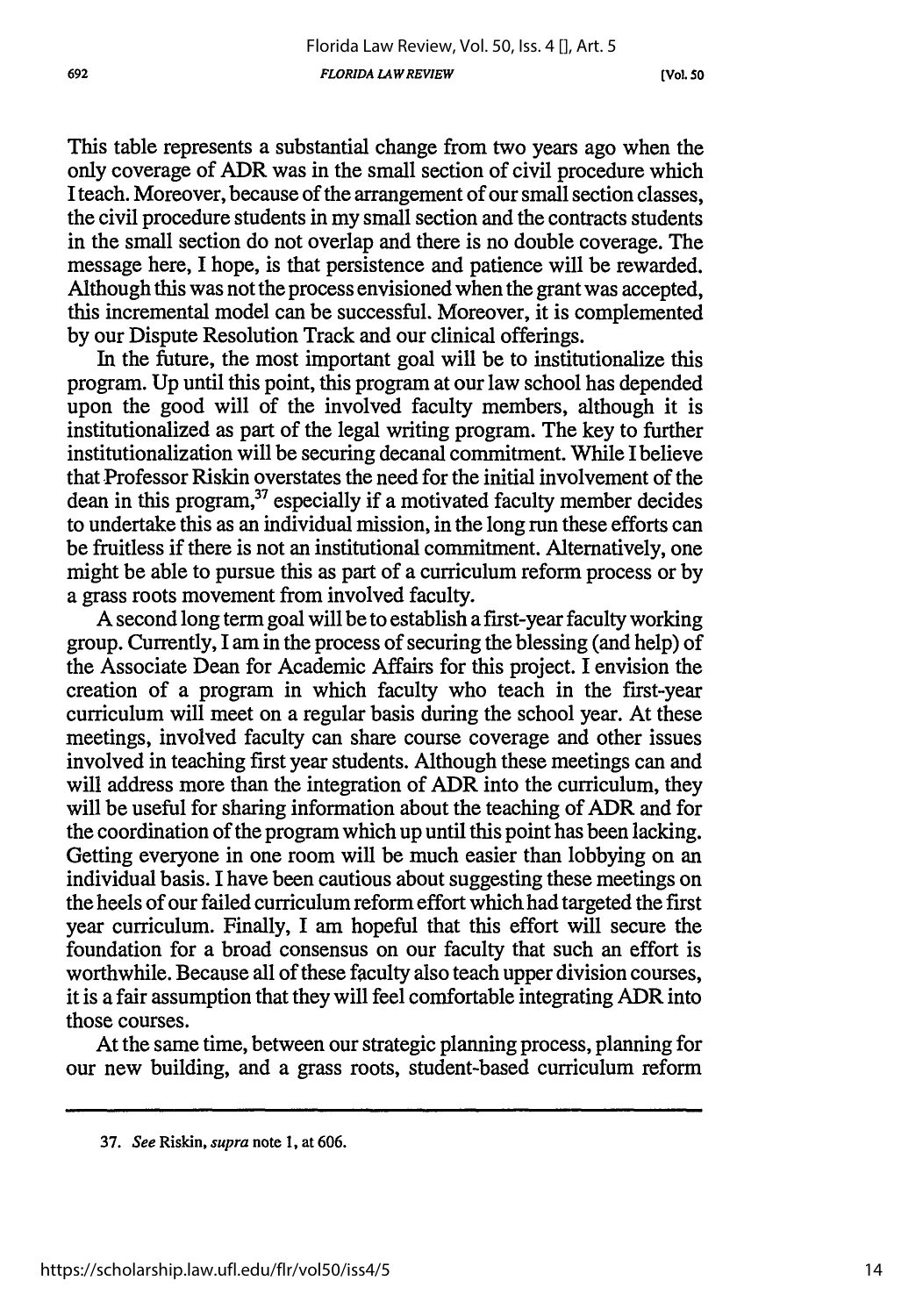effort, the coming school year may lead to a renewed curriculum reform effort. If this should take place, there is enough of a consensus in favor of ADR coverage that further development of this curriculum will be on the agenda.

# *E. Lessons Learned*

The survey of the faculty revealed several reasons for reluctance—and rarely, outright refusal-to participate in the FIPSE Project grant program. Typically, the following reasons were offered:

- -There is too much to cover in my class already.
- -I don't want to change what I've been doing.
- -I have a large section (75-100 students) and these projects won't work.
- -I don't believe in ADR.
- -I don't know enough about ADR.

Some of these reasons involve philosophical issues but others involve issues that are easier to address, especially if a school decides to approach this as a long-term, incremental change. In his article in this symposium, Professor Riskin suggests that there are four conditions for the successful adoption of this program: a "lead" faculty member, a core of at least three knowledgeable faculty, strong decanal support and a consensus about the worth of the program.<sup>38</sup> In our case, the first three conditions exist and strong decanal support is being sought. But this aside, there are other things that can lead to the success of this program.

Although the philosophical issues will be addressed below, there are some "quick and dirty" lessons that we all learned during the course of this grant cycle. First, we learned that in the face of growing faculty workloads, the most important thing one can do is to make it as easy as possible for a faculty member to participate in this program. For example, this means that the lead faculty member or core group of faculty must be willing to take the time to help interested faculty find appropriate and easy-to-use teaching materials.39 Similarly, it can be helpful if the lead teachers are willing to

**<sup>38.</sup>** See id.

<sup>39.</sup> This is also, by the way, a plea to those who write these exercises. The teachers' materials that come with these exercises need to err on the side of over-inclusion. For example, it would help if the materials to be handed out to the class were available in an  $8\frac{1}{2} \times 11$  inch reproducible format. Primary and secondary school publishers learned this a long time ago; law school textbook publishers have yet to learn it. Alternatively, a disk of the materials should be made easily available. Second, there needs to be a complete set of "set up" and "debriefing" notes for the exercise. For example, on the "set up" end, it is helpful to know how it is keyed to the major casebooks or concepts in a course, and what materials the students will need to have covered before beginning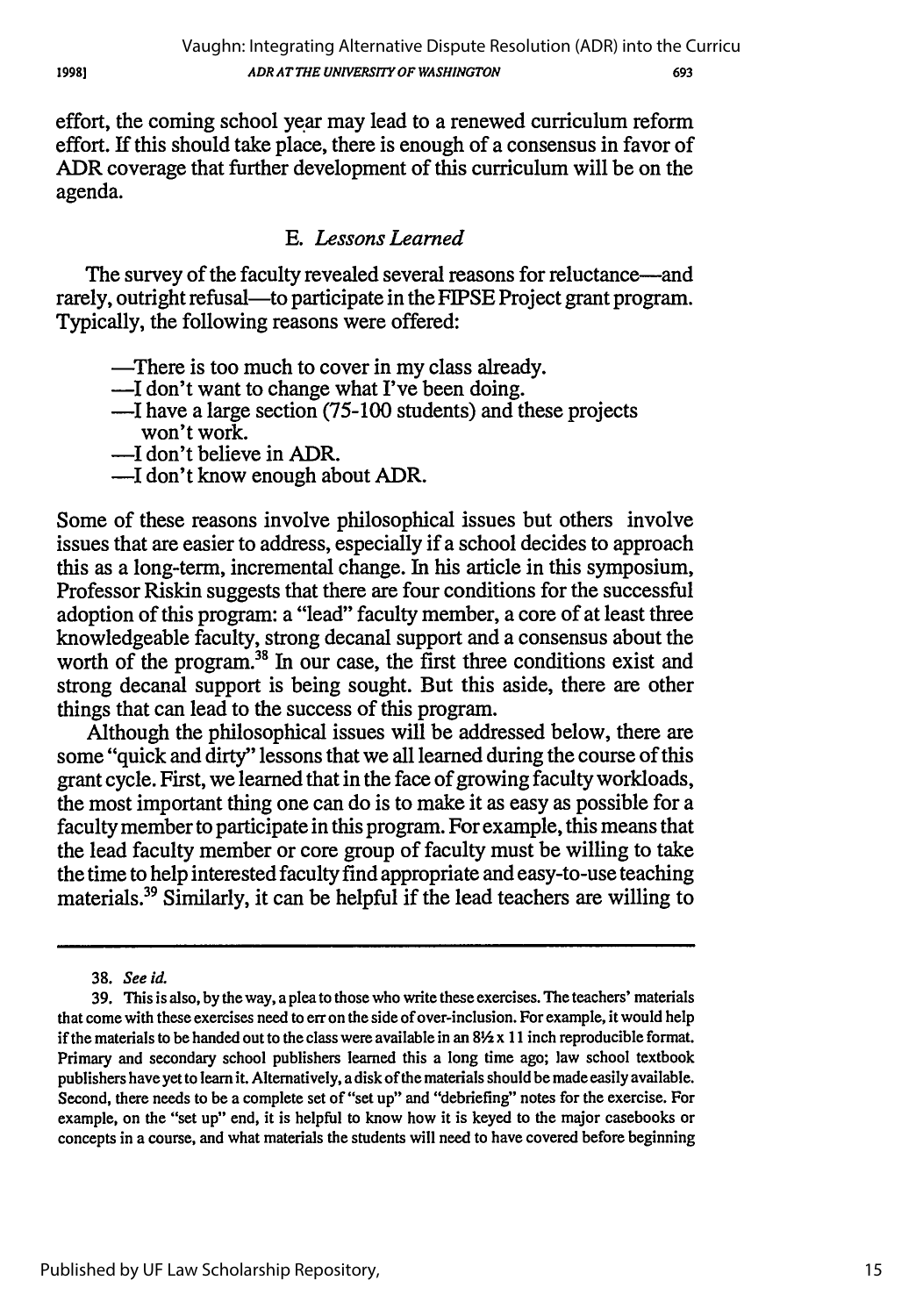**[Vol. 50**

either teach a demonstration class or to be present when an instructor tries an exercise for the first time. Not all instructors will want or need this much help, but its availability is often key in persuading reluctant colleagues.

A second, yet obvious, lesson is that money is a great incentive. A faculty mini-grant program, which we learned about at one of the grant meetings in Missouri, was extremely successful in generating faculty interest in this program. We ran our program by advising faculty that small grants of \$250 and \$500 would be available for faculty who wished to design their own problems. This incentive was central to the success of integrating this program into our writing program, and was helpful in moving it into other first year classes. Similarly, funds also can be used to send faculty to local mediation or ADR training programs so that the faculty can build its base of expertise in this area. With strong decanal, or possibly alumni, support for this program, creative minds can develop other incentives to enable interested faculty members to commit to the program.<sup>40</sup>

A third and final lesson is that outside visitors, both faculty and practitioners, can be catalysts for change. Most schools have on-going lecture or colloquia series, and it is fairly easy to arrange for a visit. $41$ Another approach along these lines is to encourage other faculty to seek out guest lecturers for their classes while they gain expertise in ADR. Many practitioners are delighted to guest lecture in a law school classroom. Again, the lead faculty can be helpful in locating qualified guests for classroom visitation.

Although there may well be other lessons we learned in the course of this grant, these three stand out. While they are suggested as part of an incremental approach, it is likely that they will be useful in any school considering wholesale curriculum reform in this area.

the exercise. On the "debriefing" end, complete notes describing the course of a typical classroom discussion need to be included. Although the experienced ADR teacher will not use these notes, they are extremely useful and comforting to instructors making their first foray into both ADR and simulation-based teaching.

<sup>40.</sup> To reiterate a point made earlier, the most effective incentive for undertaking curriculum or pedagogical reform may be to reward faculty who undertake these efforts with credit for teaching which shows up in salary increases. *See supra* note 24. Many faculty, here and elsewhere, feel that curricular and pedagogical innovation is like pouring water down a hole, and that law schools reward only scholarship and *traditional* teaching.

<sup>41.</sup> Using Professor Pipkin's metaphor of "taming the heresy" again, this may be easier said than done. Many faculty reserve colloquia for theoretical or scholarly presentations. We realized during this grant process, however, that many faculty are interested in discussing curriculum and pedagogy.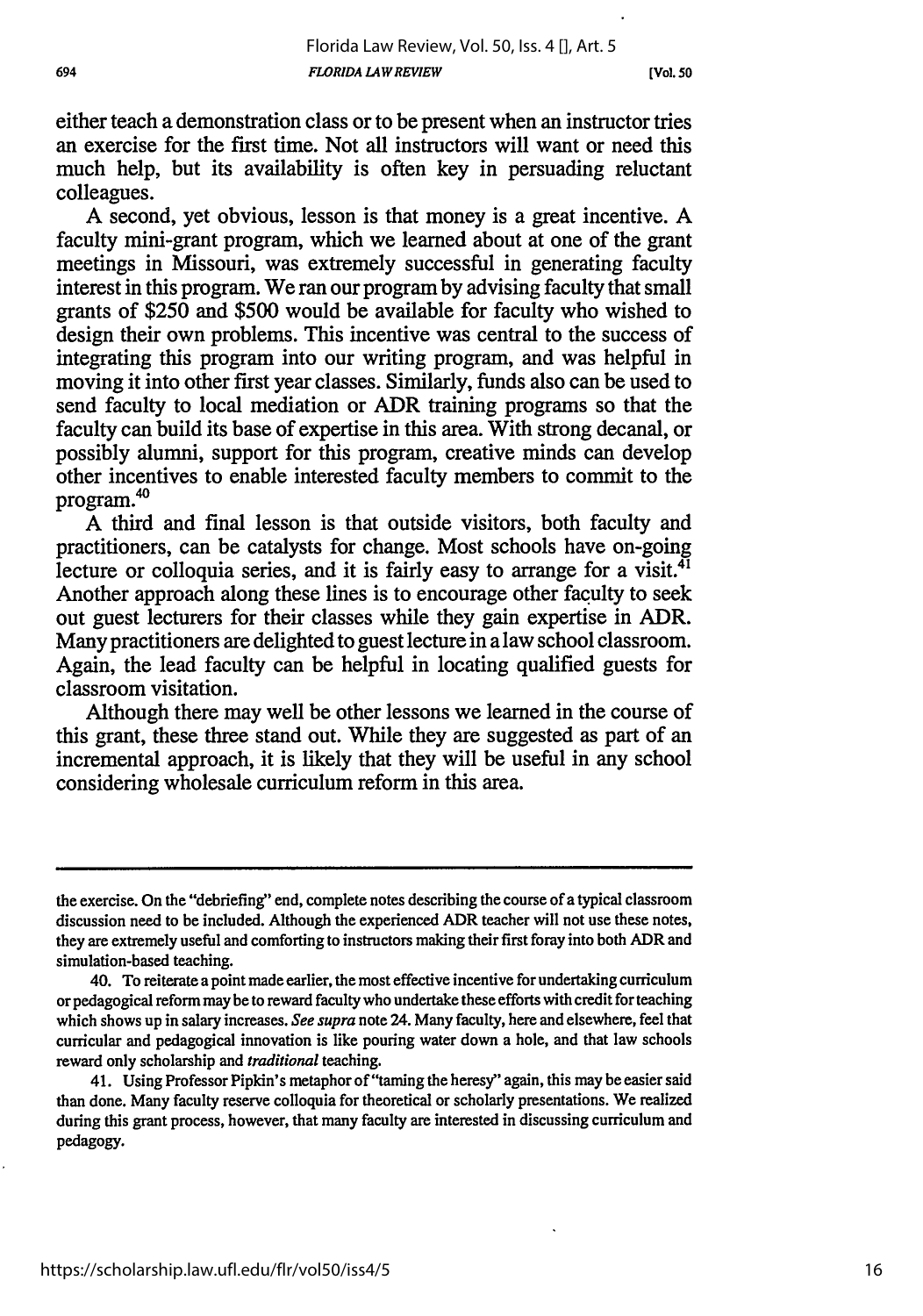# F. *An Aside on Integrating ADR into Civil Procedure*

For the last five or six years, I have taught civil procedure at our law school, and have fully integrated ADR into my course. At the very least, our participation in this grant proved that civil procedure is an ideal vehicle for incorporating ADR into the curriculum. For schools that want to teach ADR but do not want to adopt the Missouri Plan, either incrementally or wholesale, civil procedure is an obvious course in which to insert this material.42 Judge Harry Edwards states that "it is inconceivable that 'one could properly teach.., a course [such as civil procedure] without, at a minimum, including a major introductory segment that seeks to put court adjudication into a broader dispute resolution framework."<sup>43</sup> Integrating ADR into a civil procedure course provides advantages beyond the coverage of ADR. Many students complain that civil procedure is an overly dry, abstract, and technical course. As they learn more about how the law works, many also complain about the litigation orientation of the course. They also grope for some handle by which to critique the civil litigation system. Inclusion of ADR addresses each of these issues.

First, using ADR simulations allows for some variety in the course. The students readily grasp the basics of most of the ADR techniques, and their feelings of mastery generate enthusiasm. I do not claim to turn them into expert negotiators or mediators; rather, I tell my students that their exposure to ADR is designed to make them informed practitioners who will be aware of all of their dispute resolution options. Even for students who plan never to enter a courtroom, I point out that many of the ADR techniques and theories are useful in transactions, especially those learned in interviewing, counseling, and negotiations. Because I use ADR exercises within the context of our on-going development of the Federal Rules of Civil Procedure, I find that the students learn more about the Rules themselves as they realize how many options a litigator has at any point in a case. As an added benefit, the use of ADR exercises (as well as other written assignments) allows me to address different learning styles in the classroom.

It is tautologous, perhaps, to say that ADR is not litigation.<sup>44</sup> By teaching the students about ADR, I address their very real concerns about

<sup>42.</sup> *See generally* Paul J. Spiegelman, *Civil Procedure and Alternative Dispute Resolution: The Lawyer's Role and Opportunity for Change,* 37 **J. LEGAL EDUC.** 26 (1987).

<sup>43.</sup> Harry T. Edwards, *The Role of Legal Education in Shaping the Profession, 38* **J. LEGAL EDUC.** 285, 292 (1988) (alteration in original) (quoting Frank E.A. Sander, *Alternative Dispute Resolution in the Law School Curriculum: Opportunities and Obstacles,* 34 **J.** LEGALEDUc. 229, 233 (1984)).

<sup>44.</sup> Increasingly, as ADR enters the mainstream, many say that ADR stands for "appropriate" dispute resolution, rather than "alternative" dispute resolution. In this sense, litigation is a choice rather than an assumption.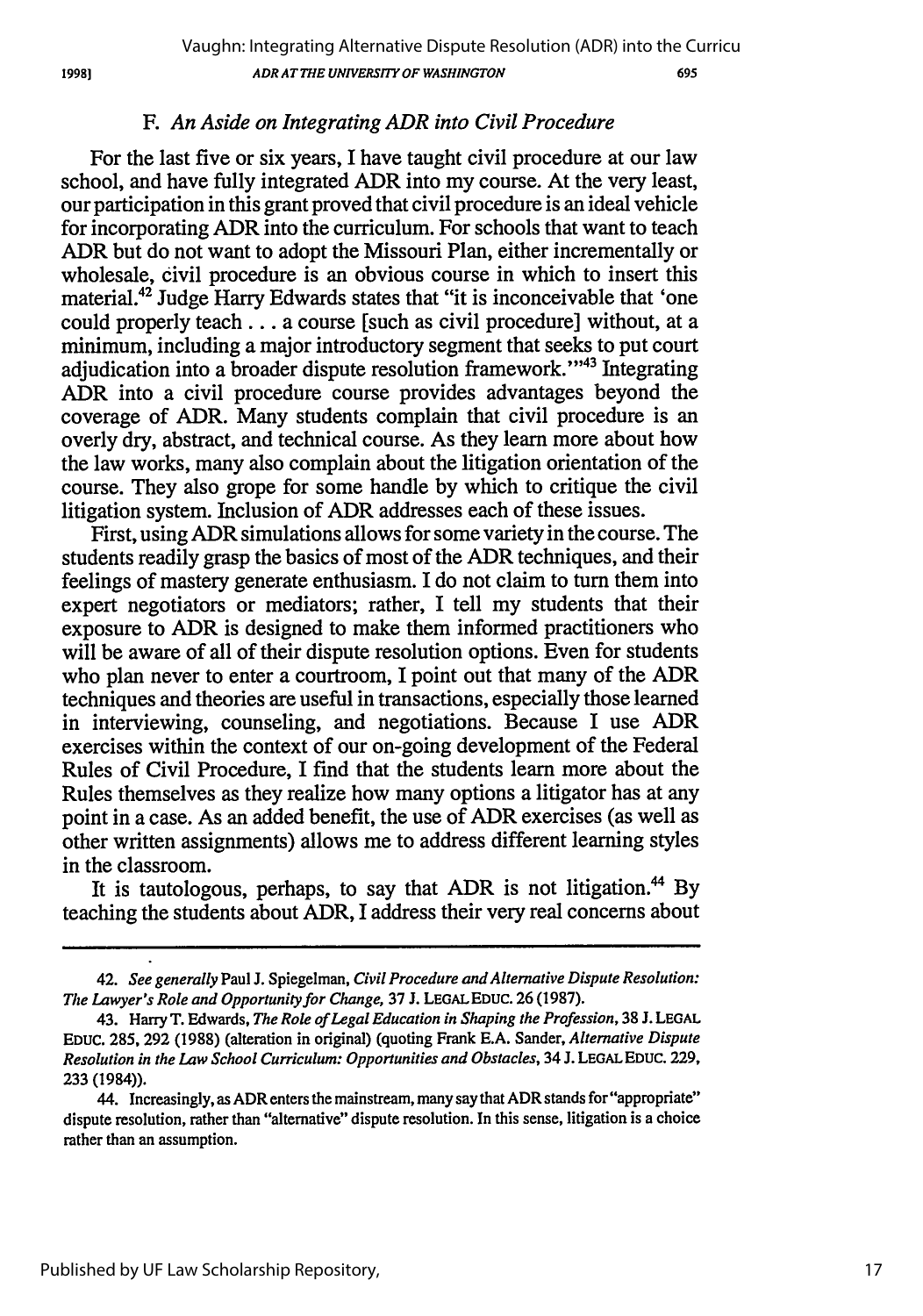**[Vol. so**

the prevalence of litigation in this country. They learn that not every dispute has to end up in court, and that lawyers are the most important gatekeepers for access to the various forms of dispute resolution. But I also stress that some forms of ADR may not happen at the beginning of a case. For example, we discuss whether discovery should play a role in mediation or arbitration. Again, this integrated coverage results in a deeper knowledge of the rules as well as the real context of pre-trial litigation.

Finally, ADR provides an excellent critique of the civil justice system. The materials that are assigned to the students<sup>45</sup> provide many theoretical article excerpts that allow us to intelligently discuss our court system and possible alternatives. For example, towards the end of the course we discuss Federal Rule of Civil Procedure 16 (Pretrial Conferences). At the same time, students conduct a negotiation and observe a mediation in a case they have researched in their Basic Legal Studies class. I find that the discussion of Rule 16, the civil justice system and ADR are incredibly informed and lively. Rather than expressing vague sentiments or nascent ideas, the students can point to a variety of readings, their own experience, and those of their peers as they try to sort out what works best.

A brief description of my course may help put flesh on my claims. I begin the course by teaching about how disputes occur and reach lawyers, and then we move to the Federal Rules of Civil Procedure (pre-trial litigation).46 We end the course with jurisdictional and *Erie* issues. In the syllabus, I frame the course as follows:

Disputes are apart of human existence. By what processes are they resolved? In what ways does the law shape disputes, and how does legal process affect disputants, lawyers, and decision makers? This course will cover the way in which the legal system processes disputes. The primary focus will be on the Federal Rules of Civil Procedure .... Not all disputes, however, should be resolved by litigation. What other alternatives are available? This course will also introduce you to some of the most prominent ideas and techniques of the alternative dispute resolution movement. Thus, this course is designed to prepare the modem lawyer to choose wisely among dispute resolution alternatives for your clients.<sup>47</sup>

**<sup>45.</sup>** I use the abridged edition of the Riskin and Westbrook casebook. LEONARD L. RISKIN& **JAMES E.** WESTBROOK, DISPUTE RESOLUTION **AND** LAWYERS (abr. **2d** ed. 1998).

<sup>46.</sup> I use a casebook which starts with the Federal Rules and ends with jurisdiction. See RICHARD L. MARCUS, **ET.** AL, CIVIL PROCEDURE **(2d** ed. 1995). Other books that are assigned include LAWRENCE R. **DESSEM,** PRETRIALLITIGATION **(2d** ed. **1996),** and GERALD M. **STERN, THE** BUFFALO CREEK DISASTER (1976).

<sup>47.</sup> Lea B. Vaughn, Civil Procedure Course Syllabus (1998) (on file with author).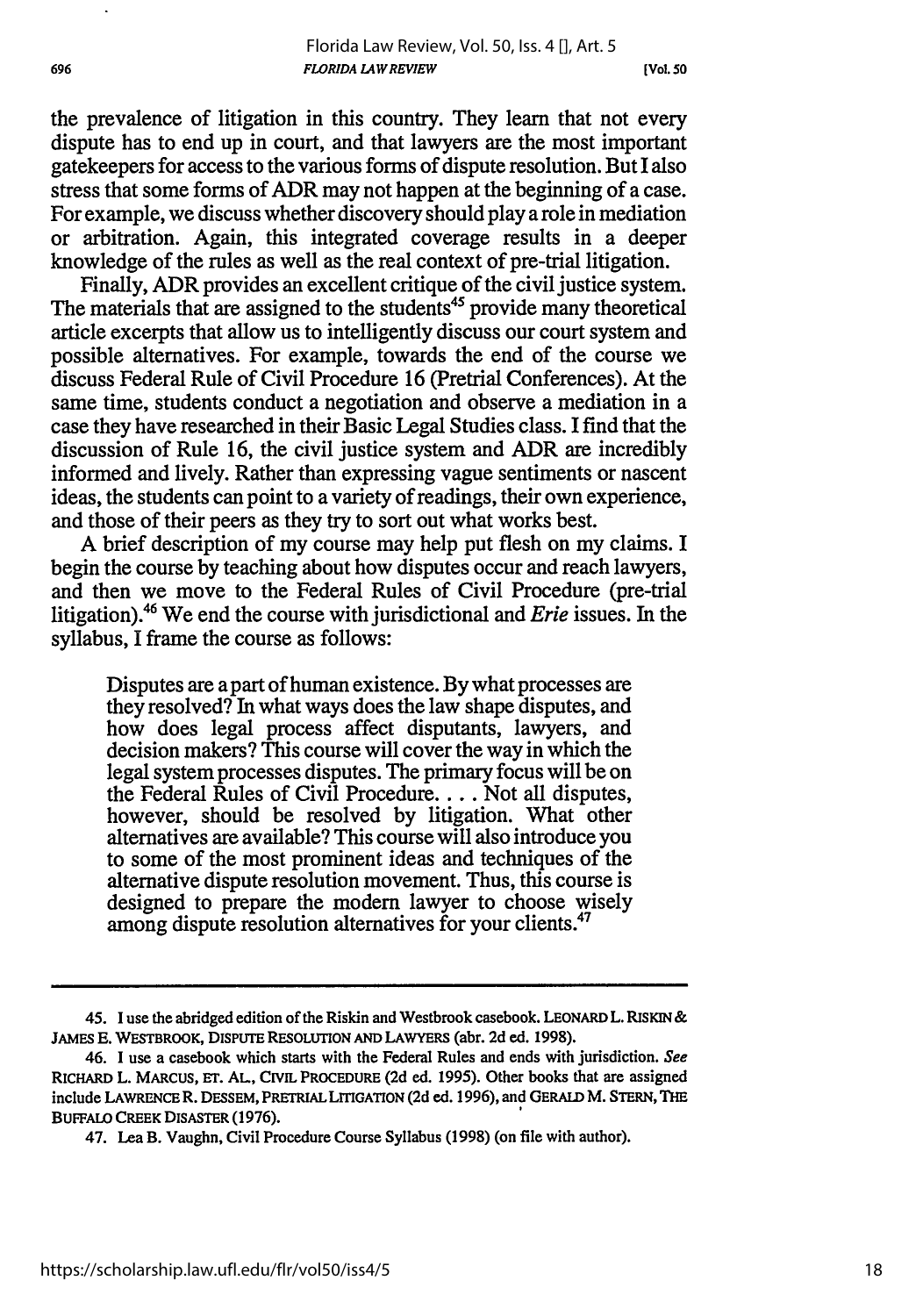In the *first* week, we start with what the students know about disputes and conflict to lay the basis for an introduction to pretrial practice.

Most of the ADR portion of the course is taught through exercises. Below is a brief summary of each exercise:<sup>4</sup>

# 1. Where Do Disputes Come From?: The Client Interview

In this part of the class, students interview each other in groups of two outside of class time about why they came to law school, or about some dispute they recently had. Each student writes a short memo describing the contents of the interview, and they give a copy to their interview partner. In class, I ask the students about how the interviewing process went, and I ask the interviewee about the accuracy of the memo as well as how they reacted to seeing their story re-presented by their "attorney." This exercise allows me to lay the groundwork for the origin of facts and interests in a case, and is excellent background for teaching Federal Rule 11. Approximate time: 1-2 hours.

# 2. Debate: Should ADR Counseling Be Mandatory?

Four students, in teams of two, are given articles, pro and con, about this issue. The class is encouraged to ask questions. This allows an introduction to the idea of lawyers as gatekeepers, and how notions of professional responsibility overlap with both civil procedure and ADR. This exercise also takes place near the beginning of the course. Approximate time: **2** hour. o

# 3. Options for Pretrial Settlement: Negotiation, Mediation, and Rule 16

For the past several years, I have coordinated this part of the course with Professor Kate O'Neill.<sup>49</sup> In their Basic Legal Studies class, students

1998)

<sup>48.</sup> These exercises are not included in the Riskin and Westbrook instructor's manual. *See* RISKIN **ET** *AL., supra* note 26. Additional information can be had by contacting the author. In addition to ADR exercises, my students draft a complaint, interrogatories, and give a short personal jurisdiction oral argument. A small section of 30 students makes this possible. Next year, for reasons unrelated to the grant, I will teach the large section of 116 students. When I surveyed my past two years of students about what I should keep and what should go as I convert to a large section, they were unanimous that I keep the ADR portions of the class. Subsequent work experience had demonstrated the usefulness of this material, they said, and it made the class more interesting, as well as providing a basis for comparison with the litigation model of the typical civil procedure class.

<sup>49.</sup> For a school that wishes to do more than cover ADR in their civil procedure course, we have found that coordinating coverage between the Basic Legal Skills Program and Civil Procedure has been beneficial to both courses. *See* O'Neill, *supra* note 2, at 713-14. For another view on coordinating legal writing and civil procedure, see generally Joseph W. Glannon et al.,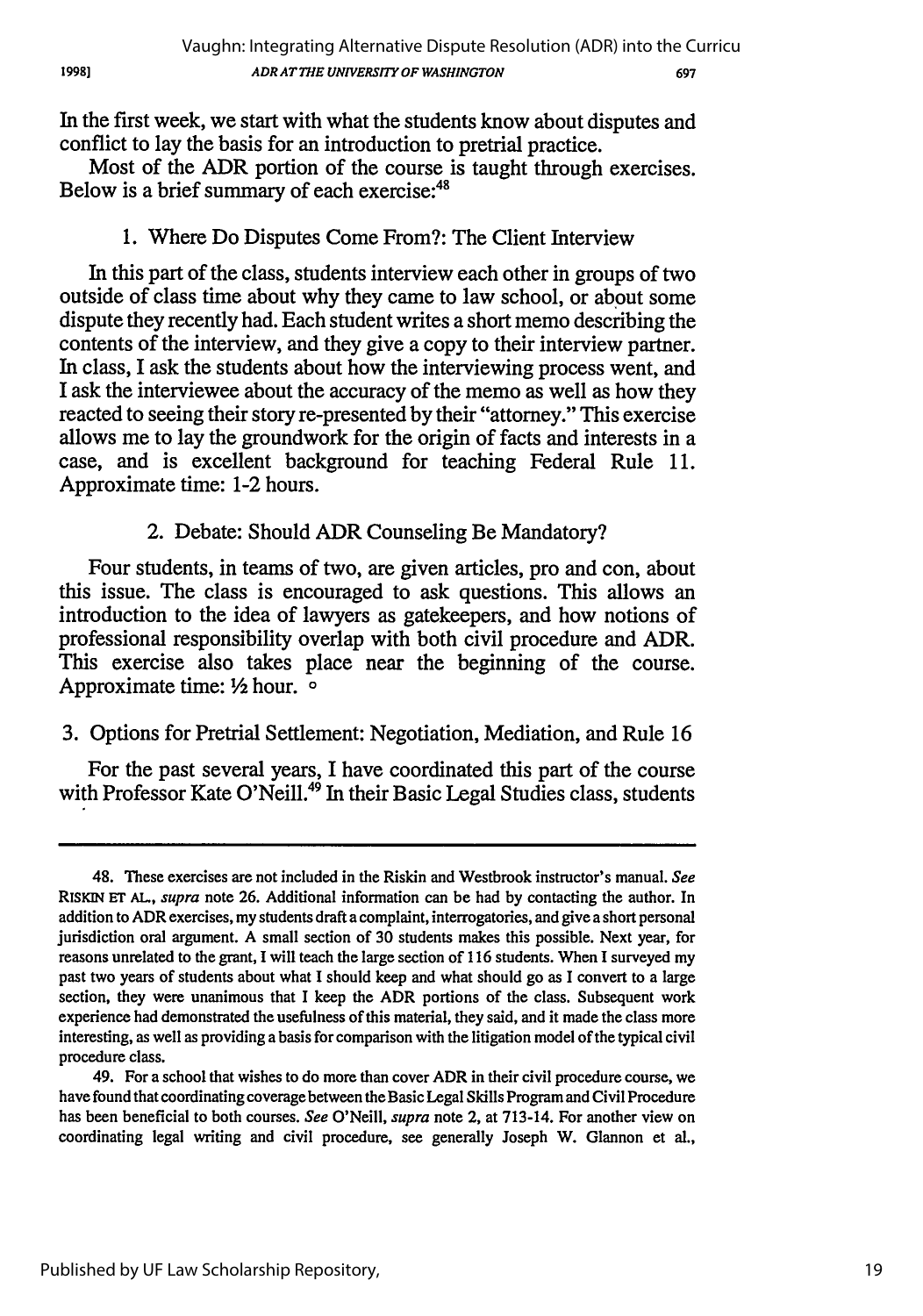**[Vol. so**

will have written their first case memo on a problem Professor O'Neill, or another Basic Legal Studies instructor, has prepared. In the weeks leading up to coverage of pretrial settlement, I ask them about what kind of discovery they would do in their case. Then, I prepare additional facts, and ask students, in teams of two, to negotiate a settlement. After the negotiations are completed, they view a mock mediation of the same problem in class performed either by Professor Julia Gold, Director of the Mediation Clinic, or by her students. The following day, I debrief the negotiation and the mediation against the backdrop of Rule 16. We focus on the procedure that Rule 16 may impose on settlement, and the differences they observed between the negotiation and the mediation. If there is time, we also talk about mandatory mediation, and the Washington requirement of mandatory arbitration of small civil claims. As noted above, these classes, which come towards the end of our fall quarter, are always lively. Approximate time: 3 hours.

In the second quarter, I cover jurisdictional issues. We have some discussion of drafting dispute resolution clauses while we also discuss forum selection clauses. But most of the ADR coverage occurs in the fall quarter. I estimate that I use between four to six class hours to cover this material, and that the students get the same exposure to traditional civil procedure as students in other sections. While I am concerned about coverage of basic civil procedure doctrine, I am not obsessed by it.<sup>51</sup>

And in passing, my students remind me each year that because of my ADR coverage, they have been the consistent winners of the client counseling competition. They also tell me that their summer employers are glad that they have covered this material, and give them more varied assignments because of their familiarity with ADR. But most importantly, my students tell me that they appreciate ADR and the approach I use to

**50.** Consider these more sharply worded comments:

It may be that my suggestions will require that some part of the traditional course receive less attention in a civil procedure class. Those who are worried about that prospect should ask themselves why, for example, they are concerned with studying so many cases on personal jurisdiction and the *Erie* problem. One reason, I would guess, is that those areas are among the few in a traditional civil procedure course which provide a real line of cases and a certain intellectual stimulation. That is not reason enough. The course can be made both more interesting and more insightful by pushing beyond the development of legal doctrine to a frank questioning of the basics of civil procedure and ADR.

Spiegelman, *supra* note 42, at **36.**

*Coordinating Civil Procedure with Legal Research and Writing: A Field Experiment,* 47 J. LEGAL **EDUC.** 246 (1997). Again, this coordination achieves the goals of the integrated or pervasive curriculum.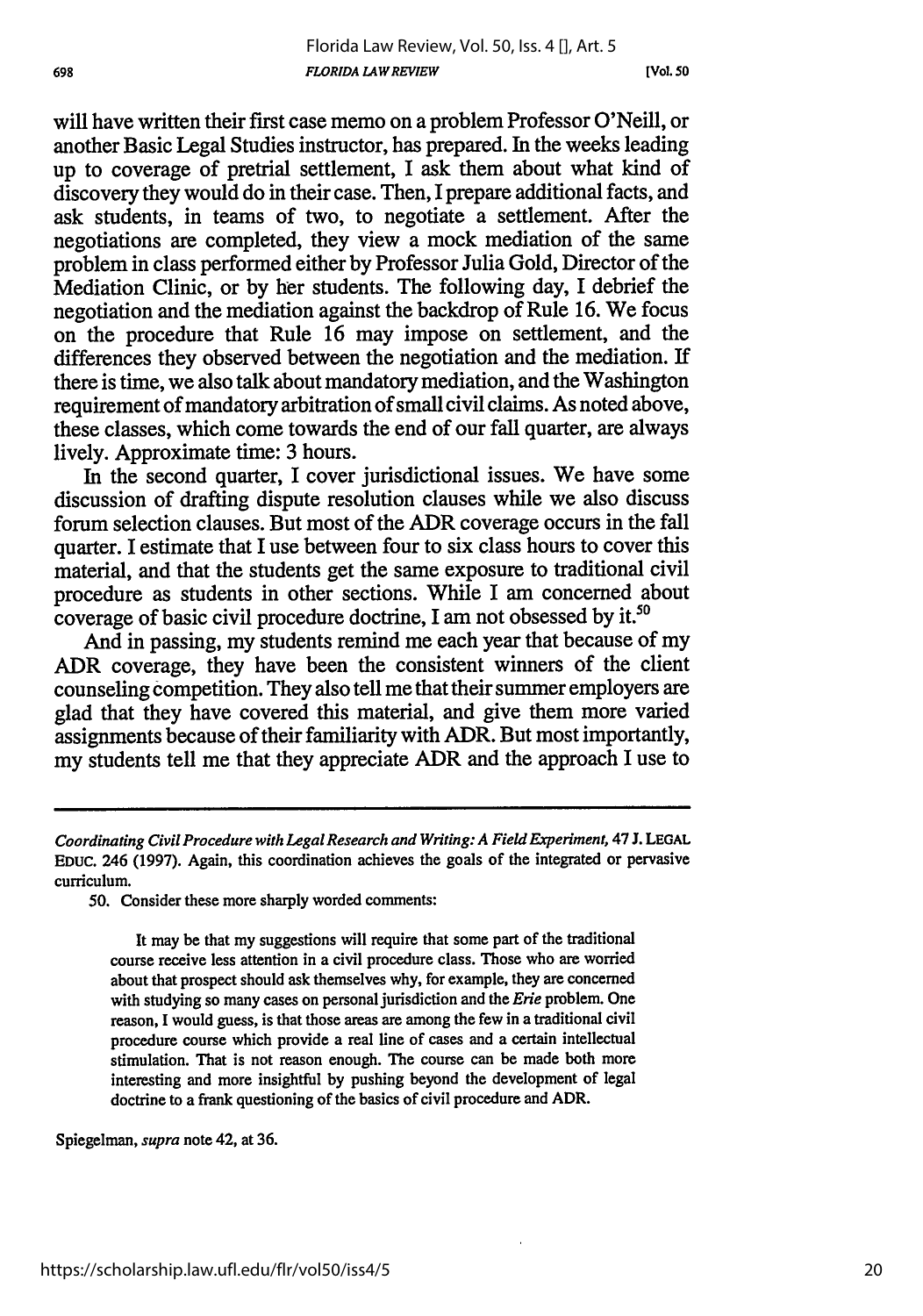699

teach it because it puts back a human element in the first year.

### i. **CURRICULUM** REFORM **ISSUES RAISED BY THE** FIPSE **PROJECT GRANT**

### *A. Context*

At this point, the influence of Christopher Columbus Langdell on the shape of the modern American law school curriculum is well known.<sup>5</sup> Basically, the Langdellian pedagogy shifted the focus of legal training to the university classroom rather than through hands-on apprenticeship. At the same time, Langdell's "scientific" method revolved around a Socratic dialogue about appellate cases. For many professors, this means teaching students to "think like a lawyer."<sup>52</sup>

The consequences of this "reform" have been profound, particularly for first year students. Their immersion in this pedagogy shapes, arguably forever, their approach to the law. It teaches both by what it covers and by what it ignores. Thus, it should not surprise anyone that the typical first year student believes that the law focuses on the litigation-based resolution of cases rooted in a pigeon-holed notion of common law issues.<sup>53</sup> It also means that first year students often fail to grasp the political and sociological dimensions<sup>54</sup> of legal issues as well as lose sight of their very human face. In the process of learning to "think like a lawyer," they often lose the ability to feel like a caring and compassionate person.

In recent years, law school curricula have begun a largely unguided process of reform. The most noteworthy addition to the curricular mix has

54. Economics is deliberately left off of this list because it is my perception that many law schools now include some coverage of economies, particularly in first year subjects like contracts and torts.

<sup>51.</sup> Histories and commentaries on Christopher Columbus Langdell's (and by implication, Harvard's) influence on American legal education are legion. For one such in-depth treatment, albeit from a critical perspective, see JOEL SELIGMAN, THE **HIGH** CrrADEL: **THE** INFLENCE **OF** HARVARD LAW **SCHOOL (1978).**

**<sup>52.</sup>** *See* Nancy L. Schultz, *How Do Lawyers Really Think?,* 42 **J. LEGAL** EDUC. **57 (1992).** Professor Shultz argues that law schools need to end the skills versus substance dichotomy. She notes, "Although lawyers must perform a wide range of tasks in ever-changing contexts, law schools send the message that law is litigation." *Id.* at 59.

*<sup>53.</sup> See* **E.** Walter Van Valkenburg, *Law Teachers, Law Students, andLitigation,* 34J. **LEGAL** EDUc. 584,599 (1984). Part III of that article focuses on how the traditional first year curriculum influences students' ideas of what the law is. *See* id. at 597-99. Like Professor Pipkin, **he** observes that "[c]ourses dealing with matters other than the study of cases end up being viewed as 'soft' and as irrelevant to what lawyers 'really do."' *Id.* (stating that "[ffor most students, therefore, the law school experience focuses remarkably on litigation in court, not only as a means of resolving disputes but as the essence of what lawyers do"); *see generally* Lewis D. Solomon, *Perspectives on Curriculum Reform in Law Schools: A Critical Assessment,* 24 U. TOLL. REV. **1** (1992).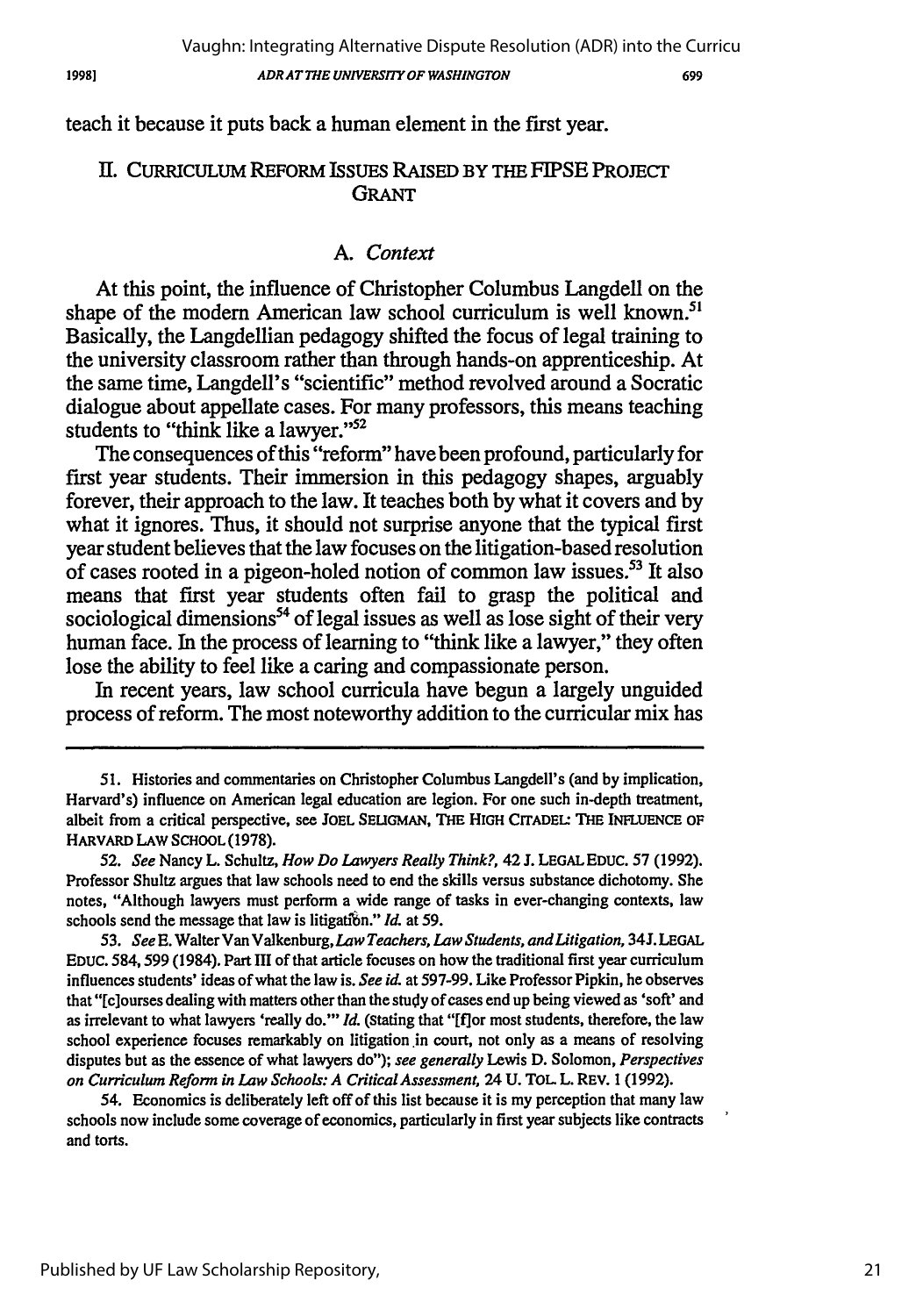**[Vol. so**

been the addition of live client representation clinics. Another development has been the infusion of other disciplines such as economics or literature. But these developments have not fundamentally challenged the adversarial perspective implicit in American legal education.

At the same time, a number of tensions has emerged that make curriculum reform a battle ground for only the most hardy of souls. The first of these tensions exist between the academy and practice. Perhaps no one has captured these tensions better than Judge Harry Edwards. Responding to changes that he has identified in the profession,<sup>55</sup> Judge Edwards has lambasted law faculties because of what he views as a lack of care 'about practice and practitioners as they engage in scholarship increasingly removed from the daily concerns of most lawyers.<sup>56</sup>

### *B. The Challenges of the Missouri Plan*

Into this cauldron of activity ventures the Missouri Plan. Faculty that adopt this program need to understand both the context and stakes of this program, as well as the goals and challenges presented in adopting an integrated, ADR curriculum. Central to this understanding is grasping what Riskin is attempting to achieve, $57$  and Pipkin's commentary that a

*<sup>55.</sup> See Edwards, supra* note43. JudgeEdwards identifies thefollowingchallenges to modem practice: the caseload crisis, the growth of law firms and their increasingly commercial aspects with a concomitant decline in legal services for the poor and middle class, the role of minorities, the declining respect for the offices of justice, and the rise of the unethical or sloppy/unprofessional practice of law. *See id.* at 286-89.

*<sup>56.</sup> See generally* HarryT. Edwards, *The Growing Disjunction Between Legal Education and the Legal Profession,* 91 MICH. L. REV. 34 (1992). This article led to a symposium discussion in a subsequent volume of the *Michigan Law Review. See* Symposium, *Legal Education,* 91 MICH. L. REv. 1921 (1993).

*<sup>57.</sup> See Mediation and Lawyers, supra* note 3. *This* article is probably the best philosophical explanation of what Riskin is attempting, and what role he believes that ADR may play within the law school and within the legal profession. He argues that mediation challenges the adversarial culture by posing a norm of harmony, while acknowledging that the alegal character of mediation may disadvantage participants who are not aware of their legal rights. *See id.* at 34-35. These benefits and dangers can be managed by the knowledgeable lawyer, *i.e.,* one who understands traditional rule-based litigation as well as the potentially alegal, party-controlled mediation process. He contends that the future of mediation in this country will rest upon lawyer's learning more about mediation and its uses as well as becoming mediators. *See id.* at 41. The contemporary norms of legal practice—i.e., an atomistic or de-contextualized view of the client's situation, resort to an adversarial dispute resolution system, a heavy rule-based orientation, and zealous representation of clients tend to blind lawyers to the types of beliefs that underlie mediation practice. *See id.* at 43- 45. For example, the generation of creative, party-based solutions to problems that may well not "be governed by any general principle except to the extent that the parties accept it." *Id.* at 44 (footnote omitted). He identifies legal education as a source of the inculcation of the dominant adversary culture. "[N]inety percent of what goes on in law school is based upon a model of a lawyer working in or against a background of litigation of disputes that can be resolved by the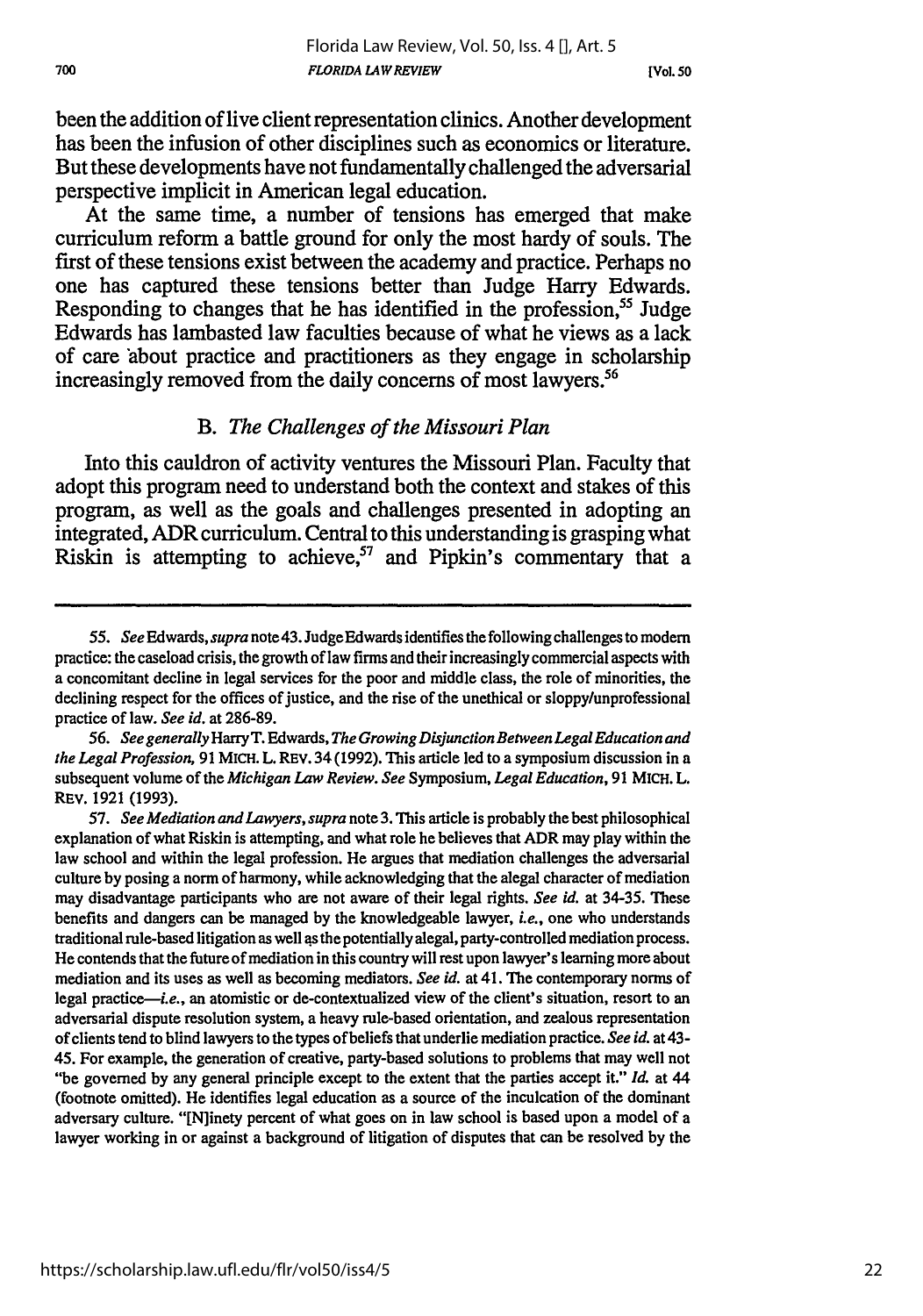#### *ADR ATTHE UNIVERSITY OF WASHINGTON*

condition for successfully adopting this program requires a willingness to "tame the heresy" implicit in ADR which makes it "unappealing to traditional law professors."58 The heresy implicit in this curriculum is twofold. First, it challenges the traditional adversarial and litigation based legal culture.<sup>59</sup> It also challenges the traditional law school pedagogy in which students are inculcated in the adversarial culture through the use of Socratic<sup>60</sup> large classroom instruction, by suggesting that "problem solving" simulation-based learning may be as good, if not better, than the traditional method of instruction.<sup>61</sup> The observations below are designed to comment and expand upon the insight of Pipkin's thesis.<sup>62</sup>

Any suggestion that a law school adopt an integrative<sup>63</sup> law school

59. *See id.* at 689.

60. Socratic instruction is the close study of appellate cases using a question and answer method. The use of appellate cases in instruction necessarily implies a litigation framework.

61. *See* Pipkin, *supra* note **5,** at 621.

62. Another way of thinking about curricular issues is to argue that the inclusion of ADR attacks the "hidden" curriculum of law schools. Although the idea of "hidden" curriculum is not new, one of the best expositions of it in the law school setting appears in Roger C. Cramton, *Beyond the Ordinary Religion,* **37** J. **LEGAL EDUC.** 509 (1987). **By** foresight, he suggests why Professor Pipkin's "taming the heresy" argument may seem novel:

My point is that the approach of implicitly answering fundamental questions **by** not asking them pervades legal education: it is in fact the not-so-hidden message of law school. Many teachers find it difficult or inappropriate to raise the fundamental questions in class or in their writing. It *is* difficult, because they are often hard and controversial questions. And many students find it difficult and inappropriate for precisely the same reasons: they are embarrassed and uneasy about considering issues as sensitive and as vital as who they are and what their future should be. The dilemma is that if teachers and students do *not* address these questions and struggle to articulate the best answers they can discover and defend, they answer the questions by ignoring them. There is (to borrow from Sartre), quite literally, "no exit."

#### *Id.* at 512-13 (footnote omitted).

63. *See* Deborah L. Rhode, *Ethics by the Pervasive Method,* 42 J. **LEGAL** EDUc. **31** (1992). An integrative curriculum would be similar to the one Deborah Rhode describes when she uses the term "pervasive' as it pertains to her vision of teaching ethics. *See id.* at **36.** An integrative curriculum would be something like a classroom without walls. The rigid pigeonholes of the Langdellian curriculum would give way for a curriculum in which faculty would acknowledge in their classes that any given legal problem involves numerous legal doctrines and processes as well

Published by UF Law Scholarship Repository,

application of a rule by a third party." *Id.* at 48 (footnote omitted).

**<sup>58.</sup>** Pipkin, supra note 5, at 648. Briefly, Pipkin's thesis, with which I largely agree, is that heresies are calls for change, not revolution, that challenge "prevailing orthodoxies and practices." *Id.* Resistance is greatest at the outset of the introduction of a "heresy" (in this case, ADR's challenge to traditional adversarial culture), although it can be overcome "through implementation of power or conversion of unbelievers." *Id.* Or, the heresy can be "tamed," i.e. expanded, compromised, in the process of adoption. *See id.*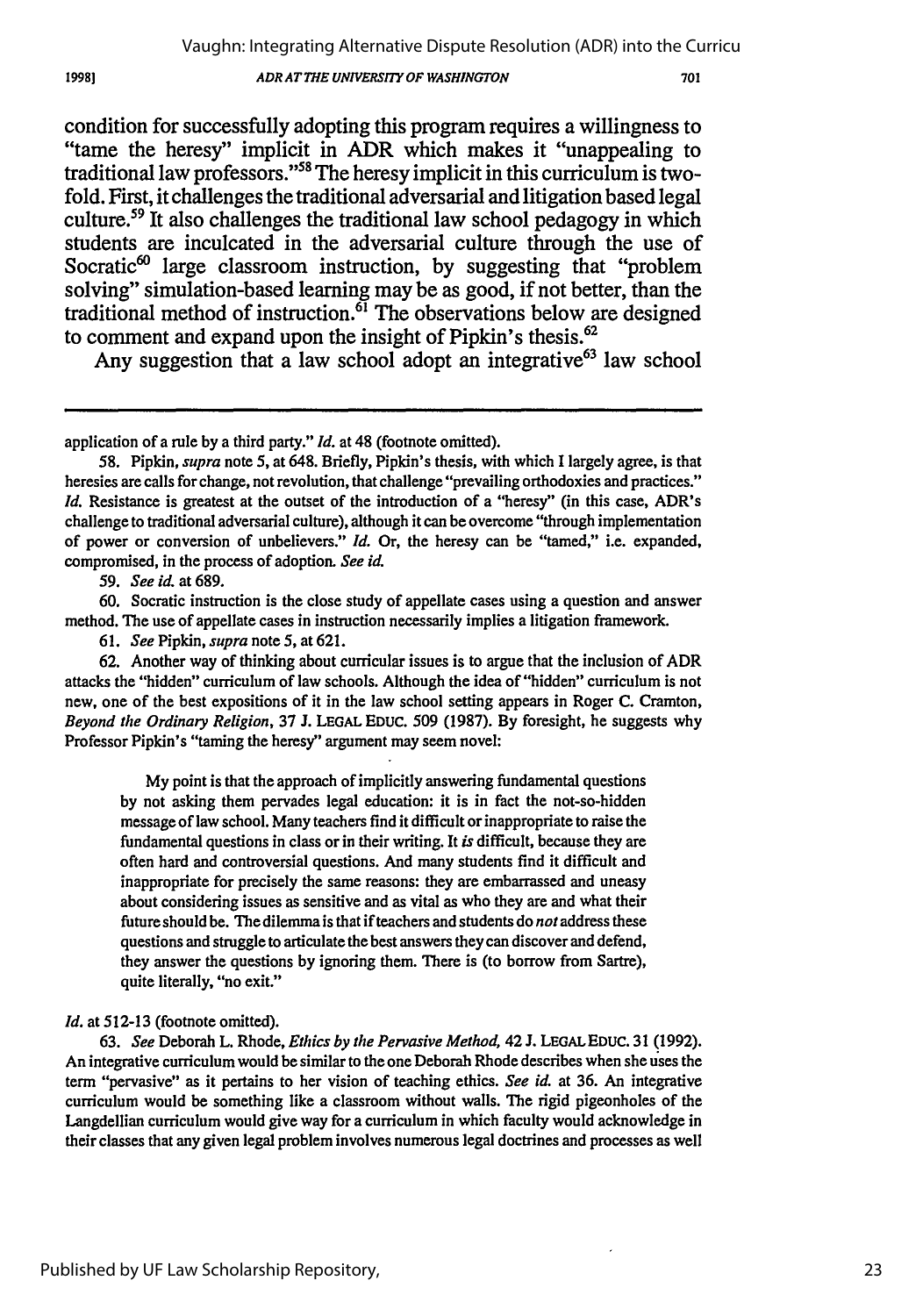**[Vol. so**

curriculum raises any number of issues, but they revolve around two central questions that vex the modem American law school: **(1)** What shall we teach? and (2) How shall we teach it? **Up** until now, the MacCrate Report's<sup>64</sup> suggestion of more skills training in law school,<sup>65</sup> and the rise of the law school clinic have been the biggest challenge to the traditional curriculum and pedagogy. Both of these developments seek to integrate skills training, formerly the task of law firms and government agencies in their work with new lawyers, into the law school. While this skills based/clinical model of education taxes the resources of increasingly cashstrapped law schools, it did not challenge the fundamental assumptions of curriculum or pedagogy: that the duty of law school was to teach the uninitiated to "think like a lawyer" so that they could function in an adversarial culture. The challenge of the integrative ADR curriculum, however, runs far deeper.

First, and foremost, this curriculum challenges the adversarial

Historical experience demonstrates that a laissez-faire approach is particularly inadequate when it comes to ethics. Many students will wish to avoid anything that appears "touchy feely." A well-constructed ethics curricula, however, addresses issues of far more personal relevance than much of what is now required in professional schools. Many practicing lawyers will never encounter a shifting (or springing) executory interest; virtually all will confront issues of honesty, confidentiality, and loyalty.

*Id.* at 43. She notes that "the primary rationale for addressing ethical issues throughout the curriculum is that they arise throughout the curriculum." *Id.* at 50. Most of these statements could be made about the centrality of dispute resolution and transaction processes. Like Professors Riskin and Westbrook, Professor Rhode has published a casebook which builds on theideas shedeveloped in her article. *See* DEBORAH L. RHODE, PROFEsSIONALRESPONSIBILlTY: ETHICS BY THE PERVASIVE METHOD **(2d** ed. **1998).**

*64. See* **ABA,** SECTION OF **LEGAL** EDUC. **AND** ADMISSIONS TO THE BAR, **ABA, LEGAL EDUCATION AND** PROFESSIONAL **DEVELOPMENT-AN EDUCATIONAL** CONTINUUM **(1992)** (Report of the Task Force on Law Schools and the Profession: Narrowing the Gap) [hereinafter MACCRATE REPORT].

**65.** *See id.* Technically, the *MacCrate Report does* not require or call for law schools to teach these skills, but rather suggests that these skills need to be learned and honed continuously throughout one's legal career. *See id.* The way in which many law school faculty, however, have read it is to place upon law schools the responsibility for developing these skills in their students. *See id.* Commentary and reaction to this report has been rich and varied. *See, e.g.,* Symposium, *The 21st Century Lawyer: Is There a Gap to Be Narrowed?,* **69** WASH. L. REV. **505** (1994).

as knowledge from other disciplines like economics, sociology, psychology, and politics. **A** discussion of ADR would be integrated into every class, like ethics, on the theory that to do otherwise would "marginalize" the subject. The observations she makes in that article are germane here, especially in the way in which her views dovetail with that of Professor Pipkin. Consider, for example: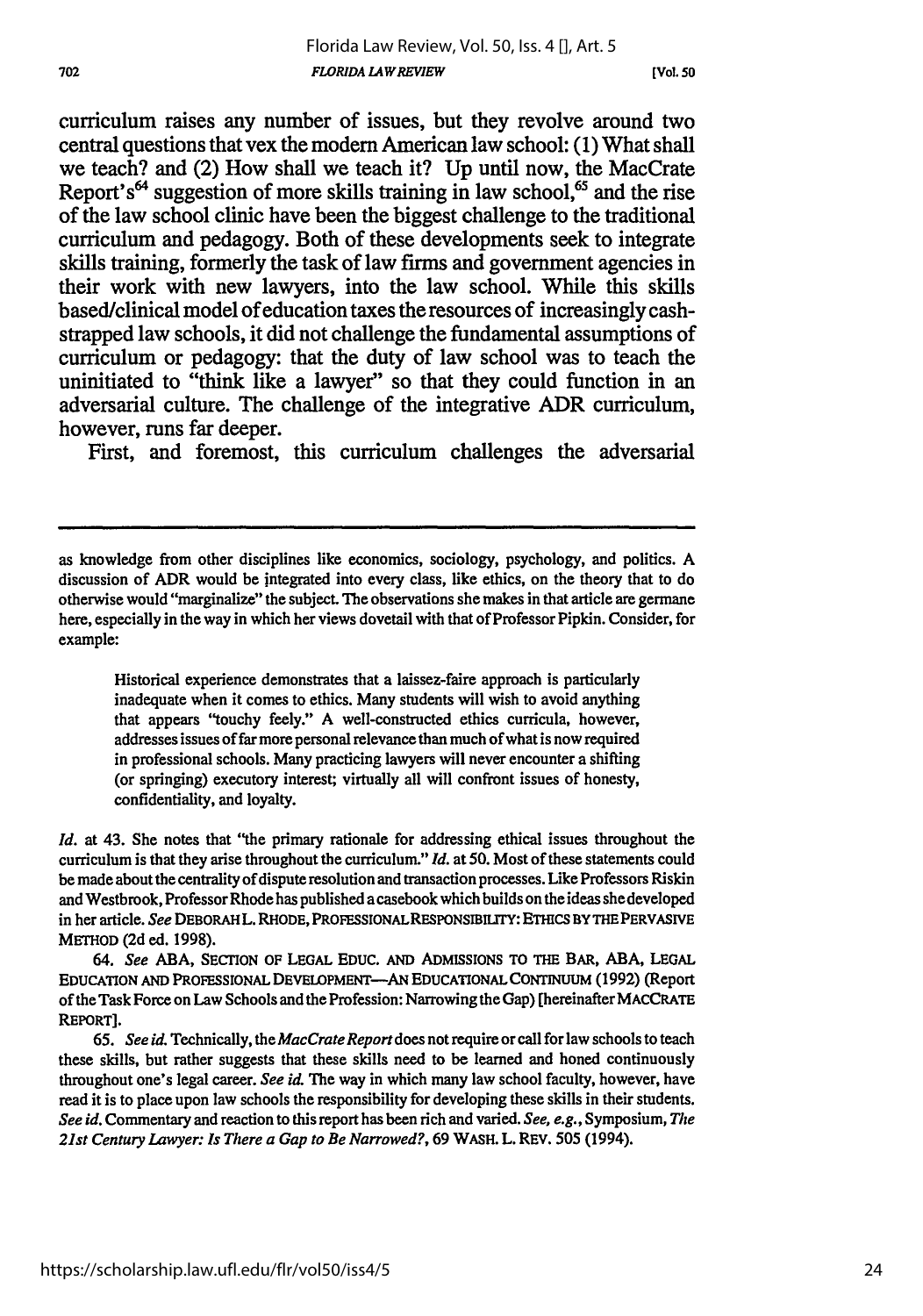assumptions underlying legal culture and the law school's unspoken' inculcation of students into that culture. Alternative dispute resolution, especially certain forms of negotiation and mediation, challenge the tenets of the adversarial, rule-based culture of the first year. Thus it was not surprising to me that some of my colleagues refused to teach any ADR because they perceived it as "weak" or "touchy-feely." For them, the choice was a Kierkegaardian either/or. There could only be winners and losers in curriculum reform; their own immersion in adversarial culture blinded them to the possibility of compromise or of the mutually beneficial co-existence of two, or more, different approaches to lawyering.

This program also forces one to ask "What is the canon?" as one alters a course or a curriculum to "make room" for ADR. Although it is not always necessary to trim course content to include ADR exercises, since most of the Missouri Plan problems are based on first year substantive topics, a teacher who wishes to pursue this topic more deeply will have to make decisions about course coverage. **A** faculty member who delves deeper, and who honestly faces the challenge that ADR poses to the adversarial culture must ask what is of value in the adversarial culture? What is of value in ADR? How can these two be combined? How do these decisions affect substantive coverage?<sup>67</sup>

Thus, many of my colleagues asked about course coverage, and whether the use of simulations or exercises will dilute substantive coverage. Much of this coverage argument I regard as illusory, and not always related to a willingness to discuss what can be or should be part of the canon. Sometimes, it is just a way of saying "I don't want to change," or "I don't want to do the extra work of changing my course." But for those who have valid and sincerely held concerns about diluting basic coverage, I hope that my examples in this essay allay some of those concerns. Many faculty who have used exercises or simulations suggest that the resulting doctrinal analyses are richer.<sup>68</sup>

A second, major challenge posed by the Missouri Plan is that much of the instruction is based on simulations. This raises questions about pedagogy. While law school faculty will frequently consider and debate curriculum changes, they seldom discuss pedagogy: how we teach. Many

19981

**<sup>66.</sup>** Few of my colleagues, and almost none of the available teaching materials, inform students about the assumptions underlying the law school curriculum and pedagogy. Given the lack of information, it is thus no wonder that the law student's resistance to or alienation from law school is often diffuse.

**<sup>67.</sup> Of** course, ADR is not the only challenge to the traditional law school curriculum. For example, the increasing specialization within the legal profession raises questions about the curriculum.

**<sup>68.</sup>** *See* Larry Grosberg, Lawyering Skills, Presented at the Institute for Law School Teaching Workshop (May **26, 1995).**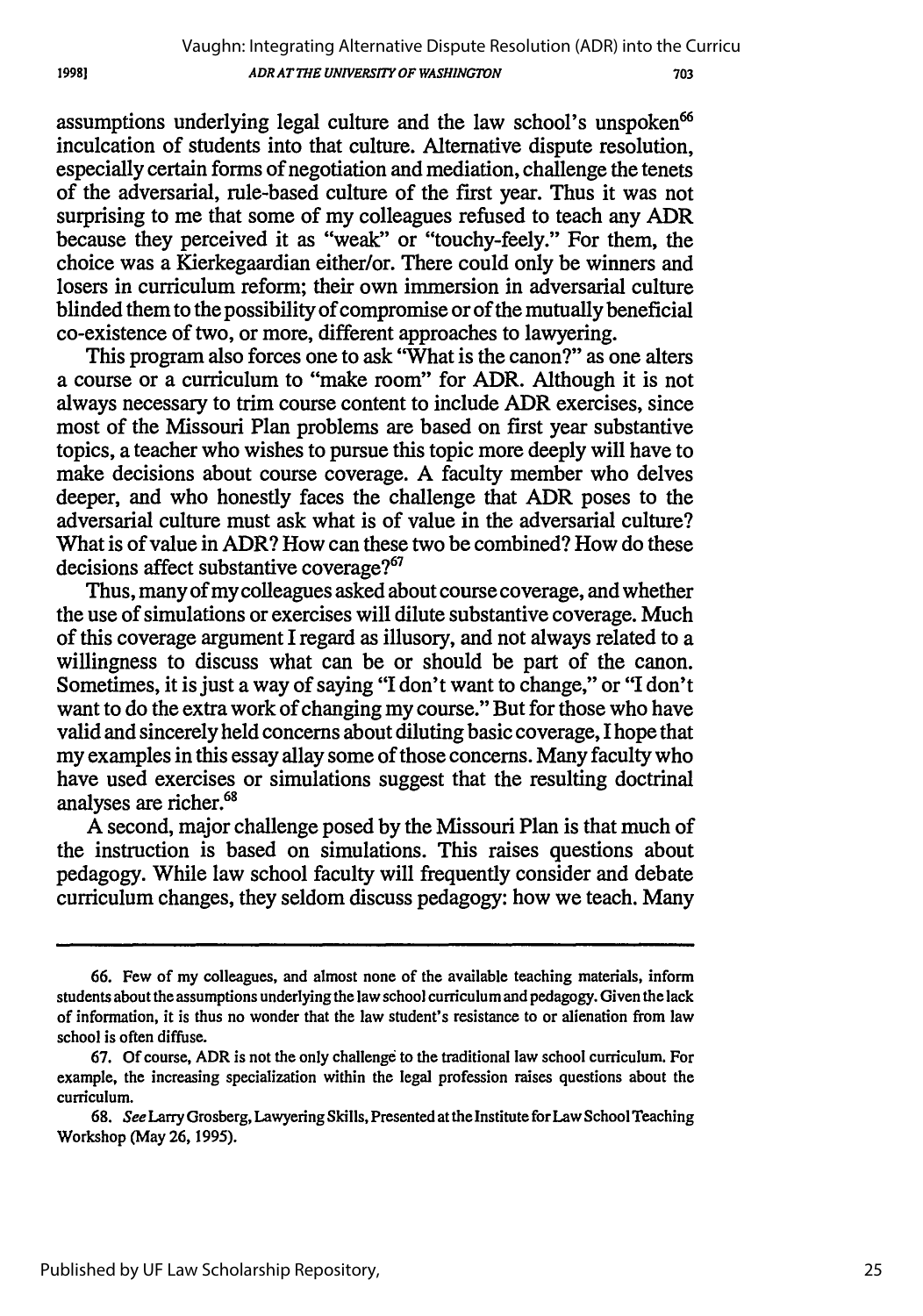**[Vol 50**

of us teach as we were instructed: Socratically. Others, dissatisfied with our own experience of the Socratic method, or our own clumsy attempts to teach using it, stumble about, often arriving at the lecture.

The Missouri Plan suggests, by implication, that one way to transmit legal material is through the use of simulations. This approach challenges both the live client, small class environment of the clinic and the Socratic techniques of the traditional classroom. But despite this challenge, the simulation-based model of instruction presents several advantages. The well designed simulation allows prepared students to assimilate material experientially. To successfully perform a typical ADR simulation, they must have prepared material (substantive and procedural) in advance of the simulation, learning both the material and the advantages of planning. During the simulation, they engage in problem solving, much like we ask them to do during an examination. And, like the examination, there may be multiple issues for the students to "spot" and resolve.

A well-structured and thoughtful debriefing of a simulation can have other educational benefits. As the students share and discuss their experiences, it allows the students to reflect on the subject matter of the simulation. For example, an instructor might ask whether a rule that had been studied in the casebook functioned as one might expect "in practice," or whether the rule served any particular function at all in the selected ADR process. There are a wealth of questions that an instructor can ask to stimulate reflection and curiosity about both the underlying substantive rules and the ADR process involved in a simulation.

Other benefits flow from the simulation method. Many of the simulations require students to work in groups and to collaborate.<sup>69</sup> As opposed to the adversarial, atomistic approach of the Socratic classroom, this collaboration seeks to dilute the competition that exists for many students in law schools. For critics who bemoan this, however, I only ask you to consider how most lawyers practice upon leaving law school-my recollection of practice within my firm was that we worked collaboratively in small groups to solve problems.<sup>70</sup> Thus, the simulation also copies a feature of practice and allows students to develop skills that will be useful in practice. For example, the five minutes spent discussing "the free-rider problem" in a particular exercise can help a student to develop a strategy for surmounting this problem in other work settings so that they

*<sup>69.</sup> See* Roark M. Reed, *Group Learning in Law School,* 34 **J.** LEGAL **EDUC.** 674 (1984). Although focusing on clinical education, Professor Reed develops a model that demonstrates the advantages of cooperative and experiential education. *See id.* at 678.

<sup>70.</sup> Professor Reed hypothesizes that some discomfort with "group work" may come from American individualism as well as immersion in the adversary system. *See id.* at 683. But he notes: "[i]n truth, we participate in groups all of our lives and while we often dislike it, lawyers must work in groups of people, and the best lawyers exhibit considerable skill at it." *Id.* (footnote omitted).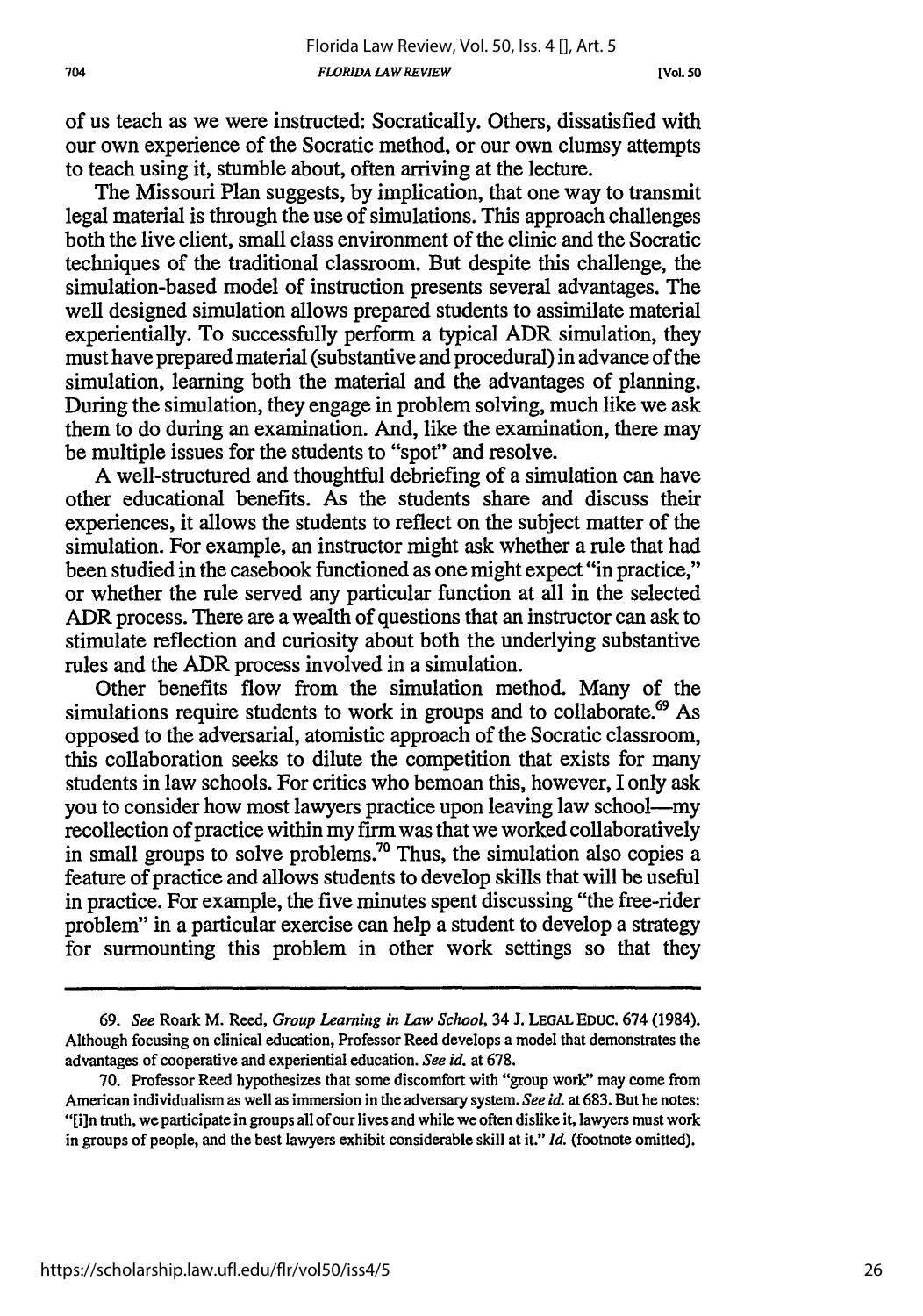#### *ADR ATTHE UNIVERSITY OF WASHINGTON*

collaborate more effectively. Cognitively, this collaborative group work exposes students to opinions differing from their own and enhances their ability to talk about and deal with difference.<sup> $71$ </sup> These types of dialogues rarely occur in the large Socratic classroom; that is, while the Socratic method may teach substantive law, it does not prepare students to discuss it in a respectful and meaningful manner. The ability to have civil discussions about the law, however, is integral to the role the law plays as a foundation of a democratic society.

A nontrivial consideration in moving to simulation-based education is that it can relieve boredom.72 While this is more of a problem in the second and third year, it can also occur in the first year. A well-timed series of simulations can relieve the tedium of constant class discussions or lectures. Moreover, the hands-on approach of this method is often good at fulfilling the needs of students with different learning styles.

A final advantage of simulations is that they are cheap. Unlike clinical education which requires a low and therefore costly student to faculty ratio, many simulations can be performed in large classes. Although it might be preferable to individually critique each group of students performing a negotiation or a mediation, there are still lessons to be learned in a large group debriefing. Some teachers may, on a rotating basis, videotape selected groups during a simulation and then play this back to the class for comments. But the bottom line here is that simulations can be cost effective as well as educationally useful.

A third issue that is raised by the Missouri Plan is what Deborah Rhode, in another context, calls "the pervasive curriculum."<sup>73</sup> When the Missouri Plan is fully adopted, it means that ADR appears pervasively throughout the first year curriculum and possibly beyond it. This plan is a direct challenge to a curriculum that pigeonholes the law into rigid categories called "torts," or "contracts." It suggests to the students that the boundaries implied by their class schedules may be more fluid than they had been led to believe. An instructor at a law school with a fully integrated or pervasive ADR curriculum must expect that students may raise questions about issues not strictly within the four corners of their subject area. For example, in one exercise that I use involving employment law in my civil procedure class, it is not unusual for my students to raise questions about the underlying contract and tort issues as well as the civil procedure issues. The virtue of this approach is that the students become

19981

<sup>71.</sup> *See id. at 681.*

<sup>72.</sup> *See* Paul Barron, *Can Anything Be Done to Make the Upper-Level Law School Courses More Interesting?,* 70 TuL. L. REV. 1881 (1996). Disenchantment is also found among recent graduates because law schools do not give them a realistic sense of practice. *See Schultz,supra* note **51,** at 62.

<sup>73.</sup> *See* Rhode, *supra* note 63, at 36.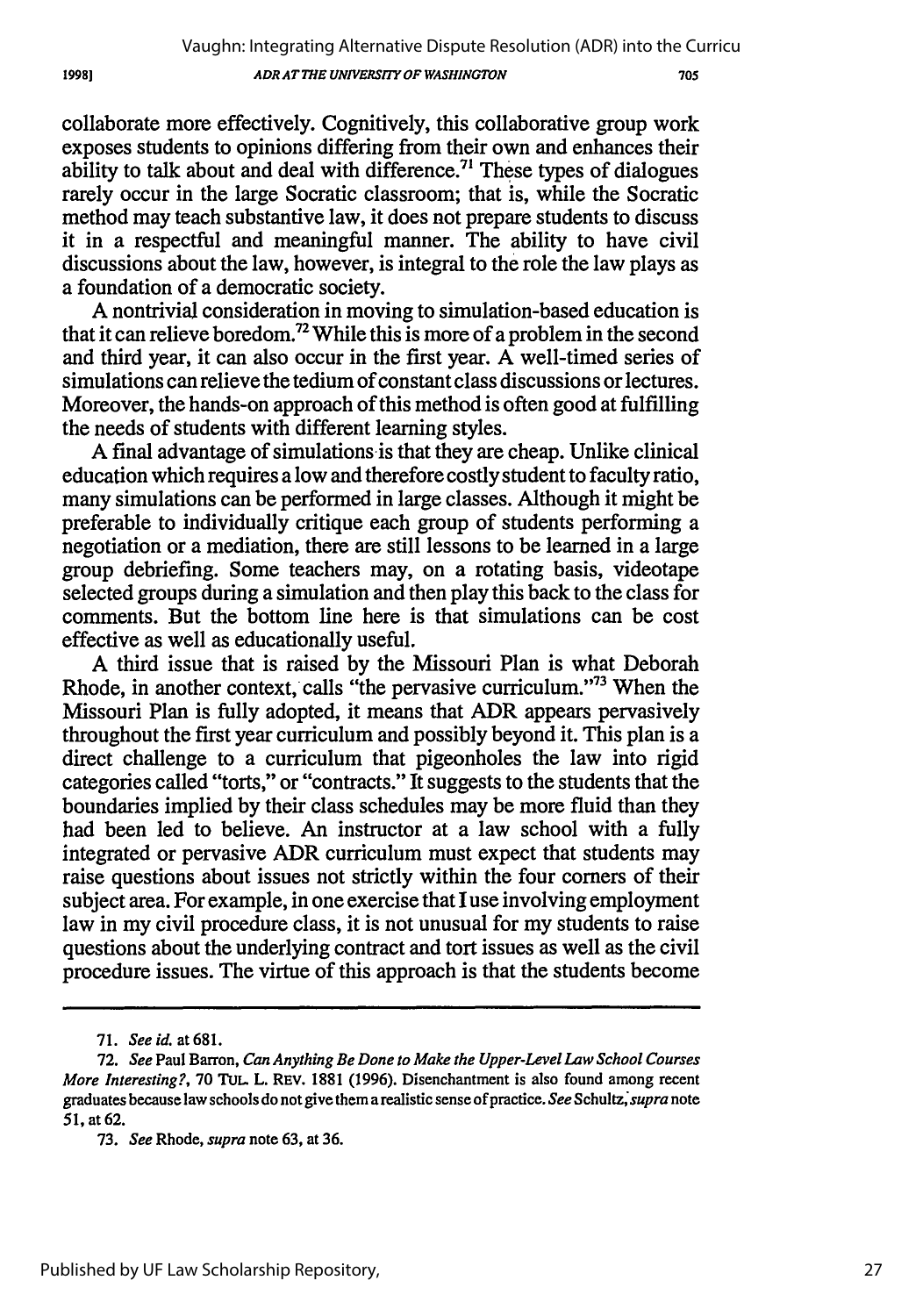comfortable in discussing law in a way that practitioners do: holistically. They learn to see the relationships between and within various doctrinal areas of the law. This approach can be challenging to many faculty, and some may be uncomfortable with the "I don't know" that they may be forced to utter on some occasions. <sup>74</sup>

A final, and possibly difficult, lesson for faculty will be that if this program is fully implemented, the faculty must collaborate. The Missouri Plan is broken down into modules such as negotiation, client interviewing, mediation, and arbitration. The faculty must discuss which modules their program will cover, and who will teach each module. This plan will call for a degree of coordination that, at my school at least, is unheard of. While many of my colleagues have been perfectly happy adapting parts of the Missouri Plan piecemeal, the next step calls for the faculty to employ and model the collaboration called for in many of the simulations. In a law school that has been as traditionally individualistic about teaching as ours has, this seems to be the most intractable barrier to the adoption of this program, even more daunting than the "heresy" problems raised by Pipkin. Nonetheless, my colleagues who have been willing in this last school year to engage in some collaboration have found it to be rewarding and stimulating. My hope is that in the long run the implementation of this program will enhance the development of a faculty community.<sup>75</sup>

#### **CONCLUSION**

Our participation in the FIPSE Project has left lasting changes in our curriculum, changes that Ibelieve are for the better. Students attending our law school now have a more complete vision of the legal system, and a stronger sense of the options they have for participating in dispute resolution as problem solvers, counselors, litigators and reformists. While

Teaching together is fun, teaching together is supportive, and doing something with a group of colleagues enriches one's own work. The interest shown by many of the younger faculty members suggests that collaborative teaching also speaks to an often unmet desire to be integrated into a community.

Todd D. Rakoff, *The Harvard First-Year Experiment,* 39 J. LEGALEDUC. 491,498 (1989); *see also* Glannon et. al., *supra* note 49, at 259.

<sup>74.</sup> **Of** course, that "I don't know" can be turned back on the student. When this happens in my class, I often suggest that we collaborate in finding an answer together. For example, I will ask the student who raised the issue to do a little research and drop by my office or send me an e-mail. We will discuss our findings together, and I will ask the student to make a brief presentation to the class.

**<sup>75.</sup>** Others have found the collaborative results of curriculum reform beneficial to the faculty community: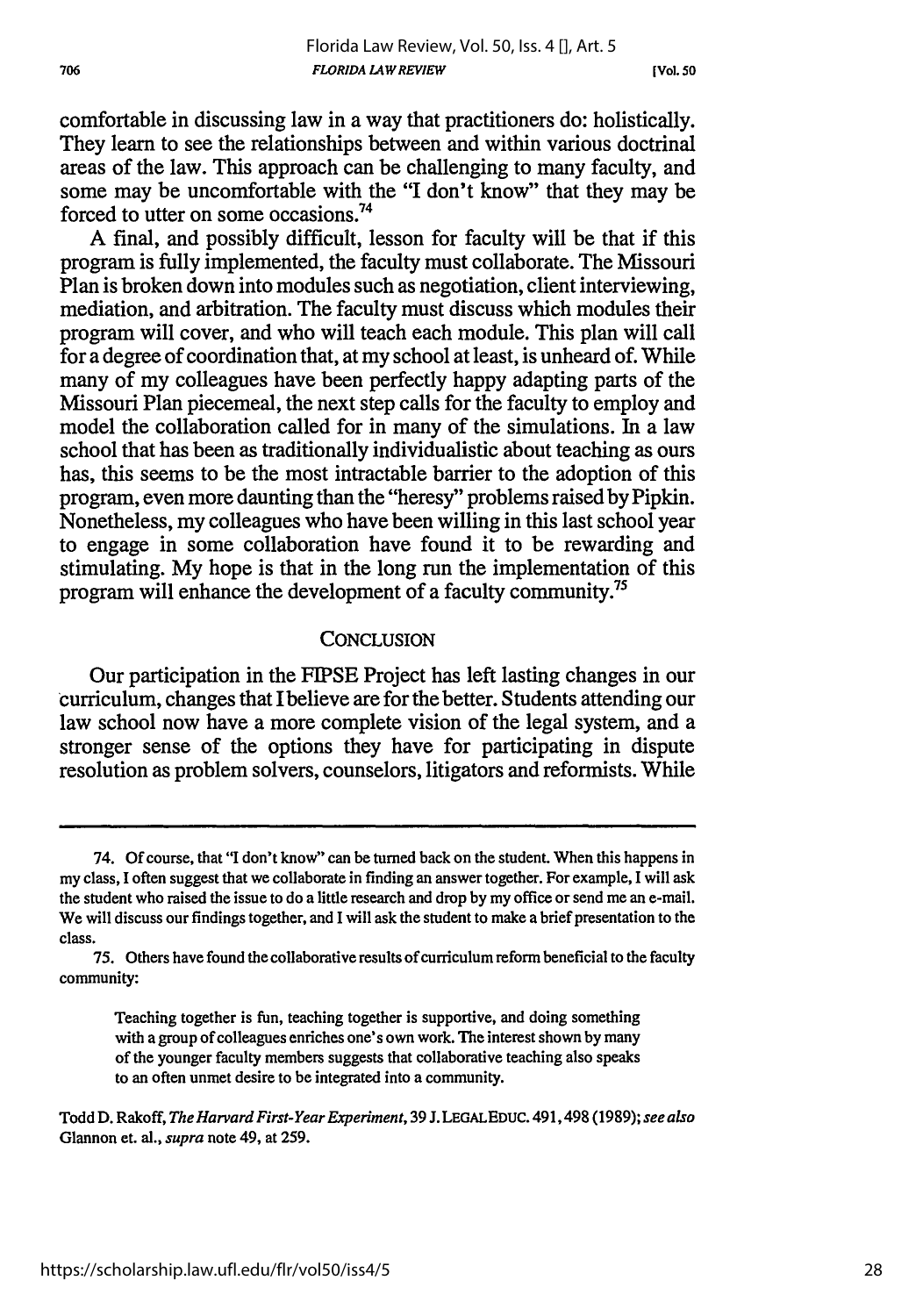J

I can point to discrete changes in the classroom, I believe what will be more interesting and more rewarding in the long run is to document the changes that this curriculum will make in the law school culture, and the implications these changes will have for the American legal system writ large.